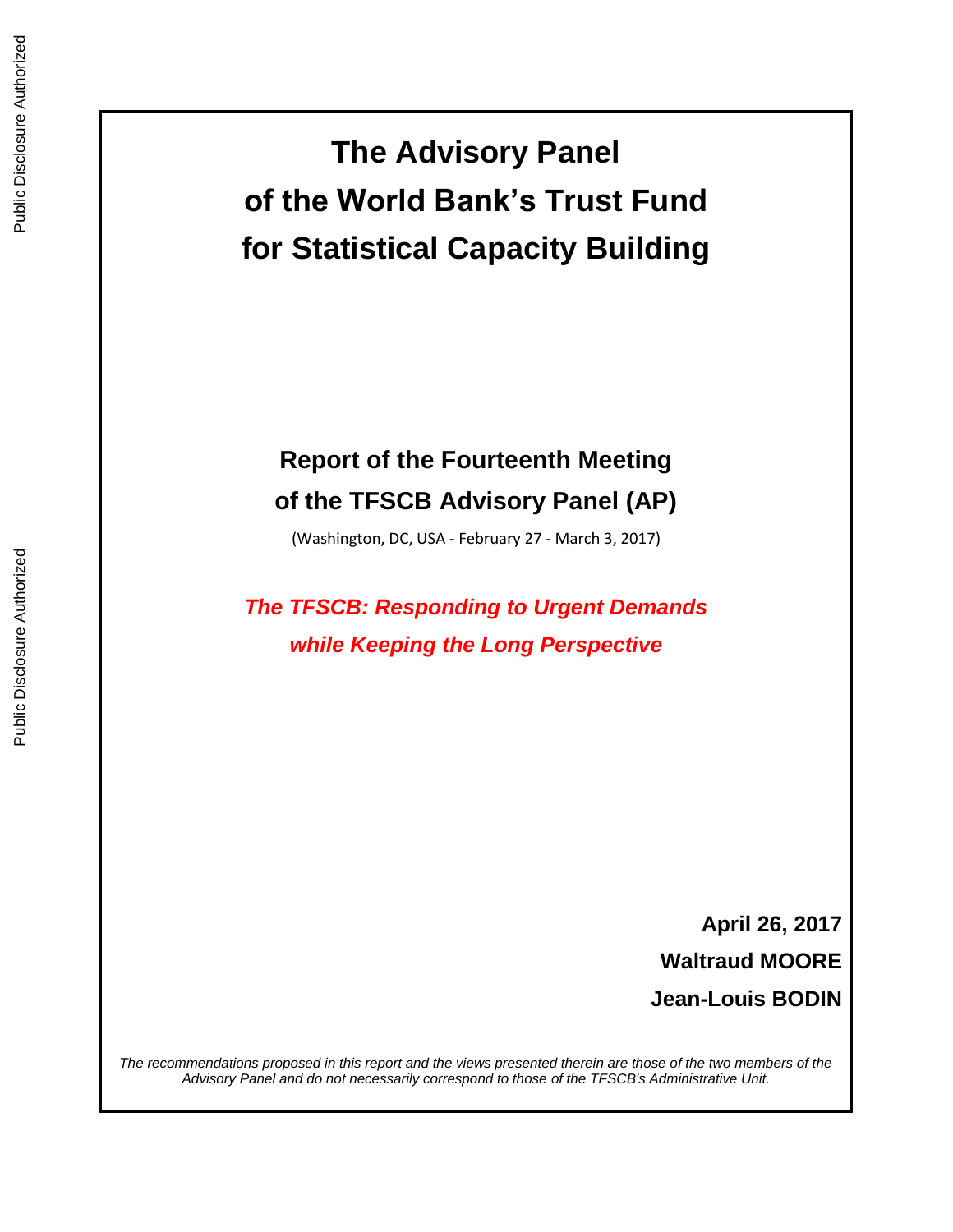# **ABBREVIATIONS AND ACRONYMS**

| AP             | <b>Advisory Panel (TFSCB)</b>                                                          |
|----------------|----------------------------------------------------------------------------------------|
| <b>AU</b>      | Administrative Unit (TFSCB)                                                            |
| <b>BAPS</b>    | <b>Busan Action Plan on Statistics</b>                                                 |
| <b>BRICS</b>   | Brazil Russia India China South Africa (emerging countries)                            |
| <b>CAPI</b>    | <b>Computer Assisted Personal Interviewing</b>                                         |
| <b>CMU</b>     | Country Manager Unit (WB)                                                              |
| <b>CRVS</b>    | Civil Registration and Vital Statistics                                                |
| <b>DECDG</b>   | Development Economics - Data Group                                                     |
| <b>DFID</b>    | Department for International Development (UK Government)                               |
| <b>GFR</b>     | <b>Grant Funding Request</b>                                                           |
| <b>GPSDD</b>   | Global Partnership for Sustainable Development Data                                    |
| <b>HHS</b>     | <b>Household Survey</b>                                                                |
| <b>ICP</b>     | <b>International Comparison Programme</b>                                              |
| <b>IEG</b>     | <b>Independent Evaluation Group (World Bank)</b>                                       |
| <b>IMC</b>     | <b>Internal Management Committee (TFSCB)</b>                                           |
| <b>LSMS</b>    | <b>Living Standards Measurement Survey</b>                                             |
| <b>MDG</b>     | Millennium Development Goals                                                           |
| <b>NSDS</b>    | National Strategy for the Development of Statistics (PARIS21)                          |
| PARIS21        | Partnership in Statistics for Development in the 21 <sup>st</sup> Century (consortium) |
| <b>RSDS</b>    | Regional Strategy for the Development of Statistics (PARIS21)                          |
| SAP            | Strategic Action Plan (WB)                                                             |
| <b>SDG</b>     | <b>Sustainable Development Goals</b>                                                   |
| <b>STATCAP</b> | Lending program to support more efficient and effective statistical systems in         |
|                | developing countries (WB)                                                              |
| <b>TA</b>      | <b>Technical assistance</b>                                                            |
| <b>TFSCB</b>   | <b>Trust Fund for Statistical Capacity Building</b>                                    |
| <b>TTL</b>     | Task Team Leader (WB projects)                                                         |
| <b>UNSD</b>    | <b>United Nations Statistical Division</b>                                             |
| <b>WAEMU</b>   | West African Economic and Monetary union                                               |

# **TABLE OF CONTENTS**

| <b>Executive Summary</b>                                          |    |
|-------------------------------------------------------------------|----|
| Introduction                                                      |    |
| Past experience and results                                       |    |
| New developments in 2016                                          |    |
| The Donor Situation                                               | 10 |
| Assessment of Risks and Benefits of Current Situation of TFSCB    |    |
| Recommendations and Suggestions                                   | 13 |
| ANNEX: Survey of the project proposals received in 2015 by the AU |    |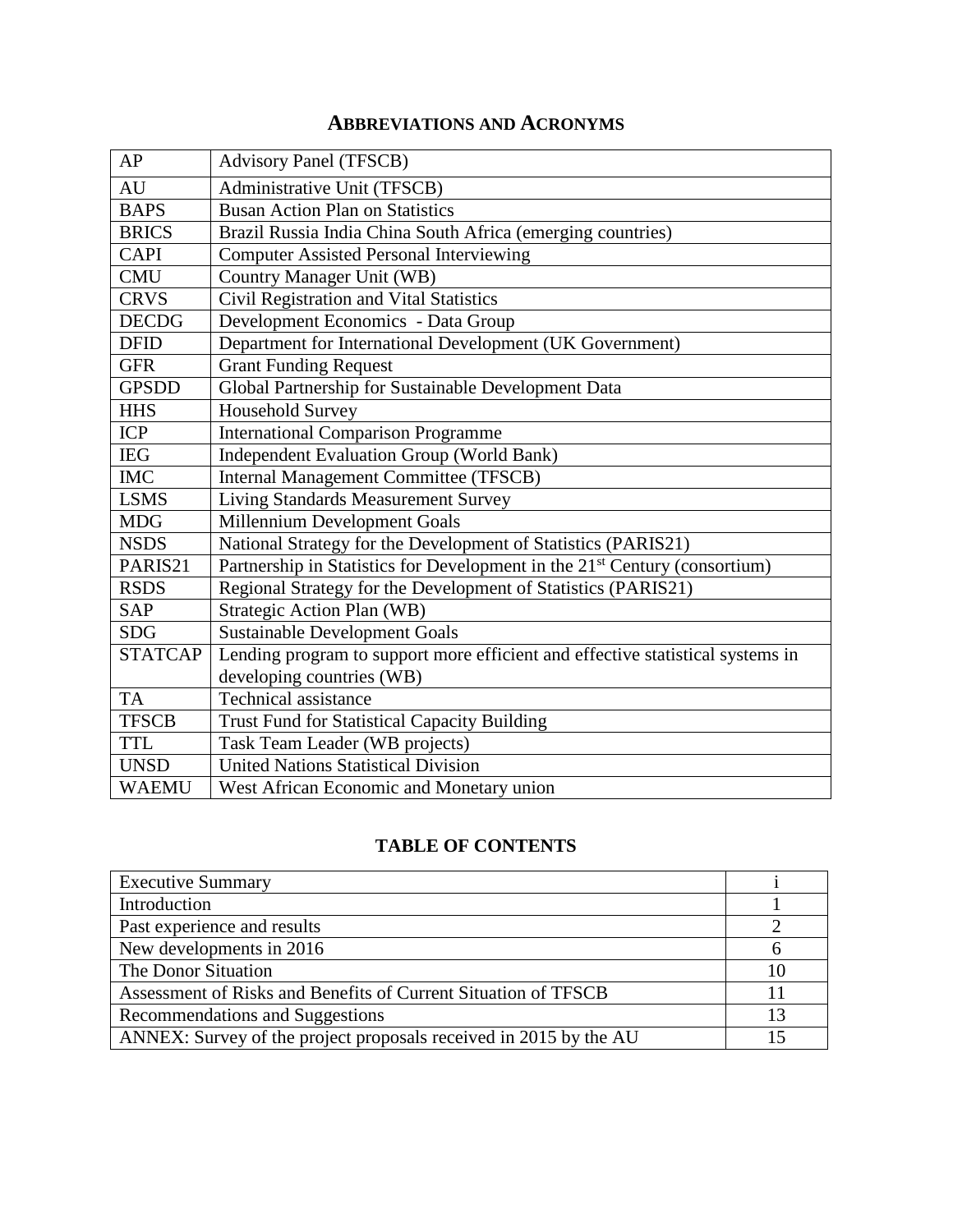## **EXECUTIVE SUMMARY**

The 2030 Agenda for Sustainable Development adopted by the UN General Assembly in September 2015 and the discussions within the UN family throughout the year 2016 about the production of indicators for measuring the implementation of the SDGs have enlarged the remit and the scope of the TFSCB through the start-up of the Data Production Window and the creation of the new Innovation Window. While this has resulted in 48 new projects approved under these two new windows, the number of 19 approved project applications for the traditional Fall and Spring windows of the TFSCB has remained similar compared to the previous year.

Even as discussion is ongoing with two potential donors, and despite the Korean pledge announced at the end of 2015, DFID still remains in practice the only major donor, which raises concerns that the TFSCB will be exhausted by the end of 2018 unless new substantial donors can be found. It is, therefore, of utmost importance for the TFSCB to actively approach new potential donors through wider propagation of its results and successes and also via new cooperation platforms such as the Global Partnership.

While the launch of the "Data Production Window" has focused primarily on countries in Africa, countries of the South Asian and Middle East and North Africa regions also make up a substantial portion of recipients. This window allows for the funding of data production activities proper as well as supporting technical assistance in connection with household surveys. Care is taken to ensure that the technical assistance will benefit overall statistical capacity building in the recipient institutions so as to contribute to the sustainability of efforts. The concerns of recipient ownership and lack of competition which arise from the target group and the application and management processes of the grants awarded under this window still remain. At the same time, the continuing involvement of the TFSCB in policy relevant areas such as evidence based data for SDG monitoring can make the Fund more attractive to potential donors from government and private spheres.

The new pilot window "Innovation in Development Data", was introduced in Fall of 2016. This pilot is a result of the World Bank commitment to data innovation through its participation in the Global Partnership for Sustainable Development Data (GPSDD) in the context of the Sustainable Development Goals (SDGs). The 15 projects submitted and approved under this window are either regional in scope or, while being conducted at country level, aim at a wider applicability of results.

While the expansion of the TFSCB remit and the response evoked by the two new windows can be expected to create greater visibility and, associated with this, increased attraction to new donors, care must be taken that the core competence of the TFSCB, namely statistical capacity building and support in devising NSDS will not be neglected and that the new workload attached to the two new windows will not cause an over-extension of TFSCB management and administrative capacities.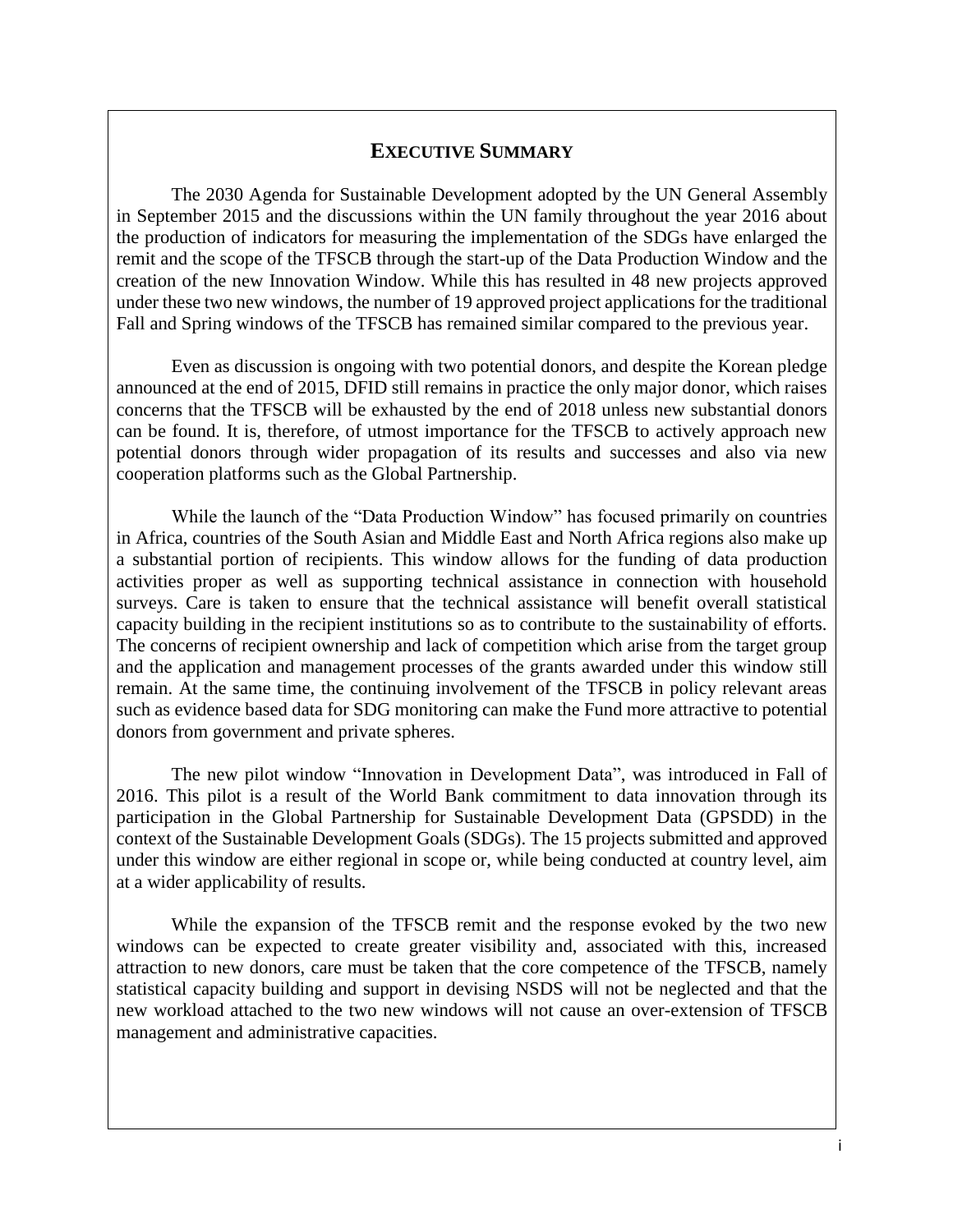Still, internally, the position of the TFSCB has been strengthened by the decision of the World Bank Data Council in connection with its Strategic Action Plan to maintain the structure and expanded remit of the Fund while at the same time streamlining or phasing out other respective Trust Funds within the World Bank.

In view of the above findings the AP has proposed thirteen recommendations, the most important of which are presented in the following:

- The TFSCB AU should encourage recipient countries to contribute matching funds or support in kind to TFSCB grants, in particular for grants to non-IDA countries. It should encourage client countries to complement projects on data production with grants on SCB in order to enhance the capacity building aspects of data production projects and to foster sustainable capacity building through household survey projects.
- $\triangleright$  The TFSCB AU should continue to support SCB projects, including the creation of new or updating of existing NSDS, to reconcile new challenges with the core objectives of the Fund. It should alert client countries to the medium-term need of adjusting their NSDS to the implications of innovative technologies and innovative methods to the statistical infrastructure and processes.
- $\triangleright$  The TFSCB AU should collect best practices from successfully conducted data production and SCB projects to be presented in a handbook on "Best Practices of preparing and implementing TFSCB funded projects". It should use the PARIS21 and regional statistical meetings as a platform to present and exchange best practices of TFSCB funded projects.
- $\triangleright$  More attention should be paid to training staff of recipient statistical offices in general management and administrative skills in connection with data production projects.
- $\triangleright$  Results of TFSCB funded projects should be widely shared on the regional and global levels in terms of methods developed, standards applied, best practices and lessons learned.
- $\triangleright$  Project applications and selection procedures within the data production window should be made competitive with greater emphasis on demand and initiative coming from the recipient countries.
- $\triangleright$  Project ownership should be promoted and demand based applications from client countries should be encouraged by actively involving client counterparts in the collection and presentation of best practices and in exchange of experience on the regional level.
- $\triangleright$  In line with the original remit of the TFSCB, all project applications in the field of data production should specify the potential cross-sectoral statistical capacity component of the project.
- $\triangleright$  Attention should be paid to the regional distribution of TFSCB grants.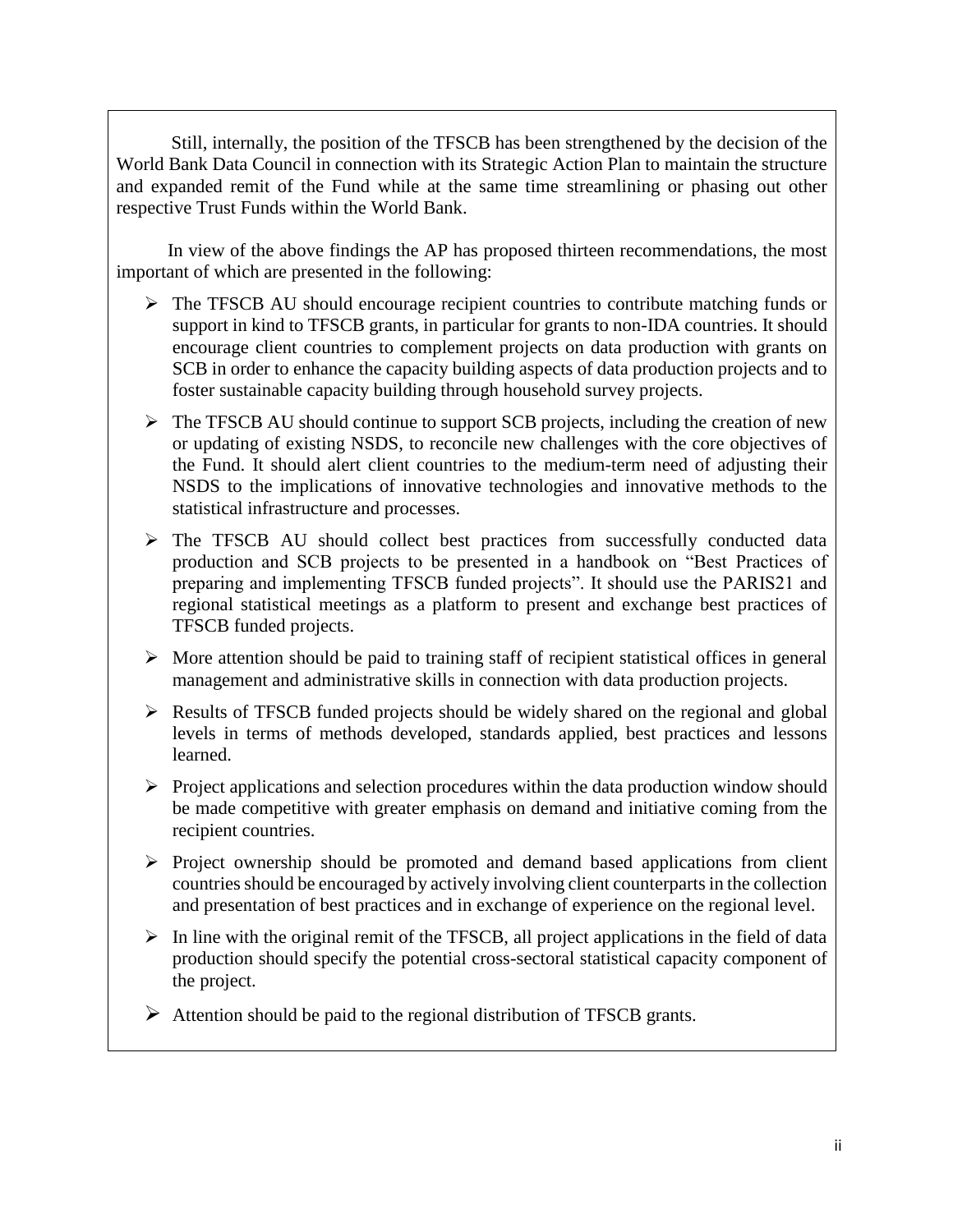## **INTRODUCTION**

 $\overline{a}$ 

An Advisory Panel (AP) was created in 2003 to conduct a yearly technical review of the World Bank Trust Fund for Statistical Capacity Building (TFSCB) activities and propose recommendations to enhance its operation. Since its inception, the AP consists of two external consultants who meet the managers and other stakeholders of this TF (AU: Administrative Unit; IMC: Internal Management Committee; etc.) once a year at the Headquarters of the World Bank (WB). The  $14<sup>th</sup>$  AP meeting was held from February 27 to March 3, 2017<sup>1</sup>. According to their terms of reference the two consultants are commissioned to reflect on the past practices and results of the Trust Fund, on recent changes to the scope and remit of the Trust Fund and to make recommendations on its future scope and practices. Specifically, they will:

- review and evaluate project proposals and approval decisions taken in the year of 2015 by the IMC in a general manner;
- prepare an annual report containing the findings from the above mentioned tasks; and
- reflect and give their recommendations on the future direction and overall management of the TFSCB.

In the course of this mission, the consultants conducted a series of interviews with management and stakeholders of the TFSCB, namely:

- Ms Haishan Fu, Director of the Development Data Group in the Development Economics Vice-Presidency (DECDG); Mr Grant Cameron, Manager, Development Data Group, DECDG, and Head of the IMC; Ms Ingrid Ivins, former member of the TFSCB AU and the IMC; and Ms Masako Hiraga, member of the TFSCB AU and IMC;
- other IMC members: Ms Amparo Ballivian, Ms Barbro Hexeberg, Mr Olivier Dupriez, all DECDG; Mr. Gregory Kisunko, ECA region; Mr Victor Sulla, Africa Region; and Alejandro Giopp and Simon Davies, LAC Region;
- Ms Rena Badiani-Magnusson, TTL Data Production project (Myanmar); Mr Abdoullahi Beidou, TTL Data Production project (Gabon); Ms Amparo Lopez and Mr Alvin Ndip, Data Production administrators;
- Mr Andrew Dabalen, Global Practice African Poverty;
- Mr Umar Serajuddin, DECDG's representative of the Inter-secretariat Working Group on SDG's indicators;
- Mr Tariq Khokhar, and Ms Alla Morrison, administrators Innovation window; and
- Mr Rasmus Heltberg, member of Independent Evaluation Group (IEG), WB.

The AP members thank their counterparts for the fruitful discussions and the valuable information gained which are reflected in the review and recommendations below.

<sup>1</sup> The reports of the previous AP meetings are available on the WB Website: http:/www.worldbank.org/tfscb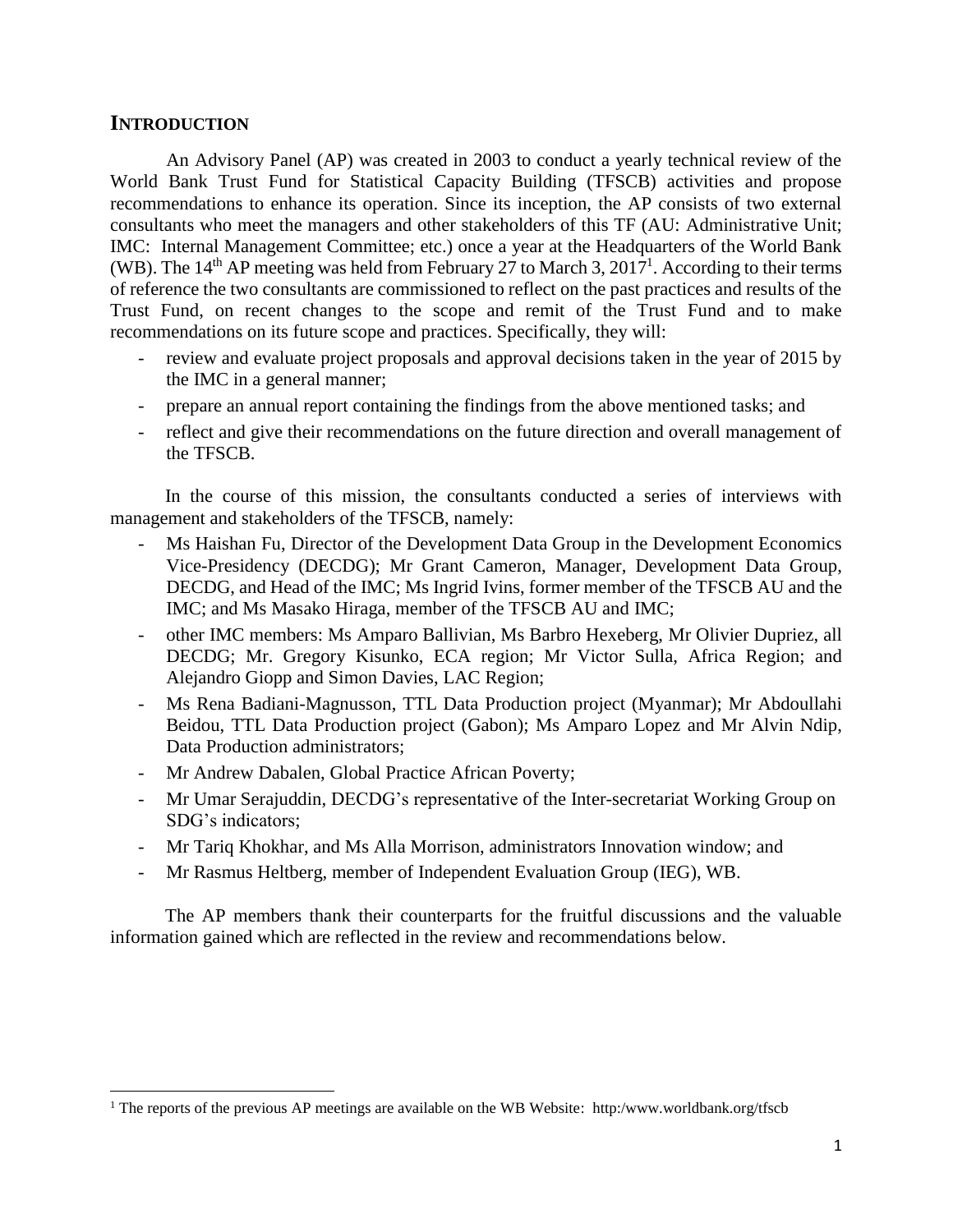The AP was provided with documents for review and discussions on project proposals submitted to the Internal Management Committee (IMC) of the TFSCB since the  $13<sup>th</sup>$  meeting of the AP in 2016, in particular:

- Initiation Notes with their grant financing plans and budget tables for the proposals made under the Spring  $(17 \text{ proposals})$  and Fall  $(18 \text{ proposals})$  for the Non-NSDS Windows<sup>2</sup>;
- the Concept Note on "Program to Improve the Production, Availability and Utility of Household Survey Data with TFSCB Funding", that introduced the pilot Data Production Window within the TFSCB created by the end of the year 2015;
- the minutes of the IMC meeting held on June 14, 2016 and on November 22, 2016 for the proposals made under the Spring and Fall Non-NSDS Windows respectively;
- a list of 33 projects accepted under the Data Production Window;
- a list of 15 projects accepted under the new Innovation Window;
- the updated "Guidelines and Procedures" of the TFSCB, published in April, 2016;
- the Summary Sheet of the Annual TFSCB Review by DFID of May 2016;
- an approach paper produced by the Independent Evaluation Group (IEG) on Evaluation of the WB Support for Data and Statistical Capacity; and
- the TFSCB Annual Progress Report of April 2016.

## **1 - PAST EXPERIENCE AND RESULTS**

#### **1.1 History of the TFSCB**

The TFSCB is a multi-donor fund established in 1999 by the Development Data Group of the Development Economics Vice-Presidency of the World Bank. It was closely coordinated with the partnership's activities of the Consortium PARIS21.

The TFSCB has evolved over a period of its operations into a sound financial and management tool for providing, in cooperation with the development partners, small grants to developing countries for statistical projects in a very flexible manner. It has built up organization, management, guidelines and procedures for operations with well-defined objectives. Since its establishment, PARIS21 supported more than one hundred countries in setting up their NSDS (National Strategies for Statistical Development). Some of these NSDS were created or updated with the financial help of the TFSCB. Up to the end of 2015, 288 projects submitted to a funding from the TFSCB have been approved and the total disbursement/commitment was around \$ 65 million. Projects have been approved in all regions, with the largest number, 85 (around 30 %), in sub-Saharan Africa. The projects granted by the TFSCB were small-scale, with project volumes ranging from  $$100,000$  to  $$500,000<sup>3</sup>$ . The project activities encompassed both preparation of NSDS and statistical capacity building activities as well as statistical subject matters, the latter responding to pre-defined and emerging topical priorities resulting for instance from the

 2 No proposal was made under the National Strategies for the Development of Statistics (NSDS) Window in 2016.

<sup>&</sup>lt;sup>3</sup> The TFSCB rules impose a ceiling of  $$500,000$  to the budgets of the proposals. This ceiling doesn't apply to the projects funded by the Data Production Window.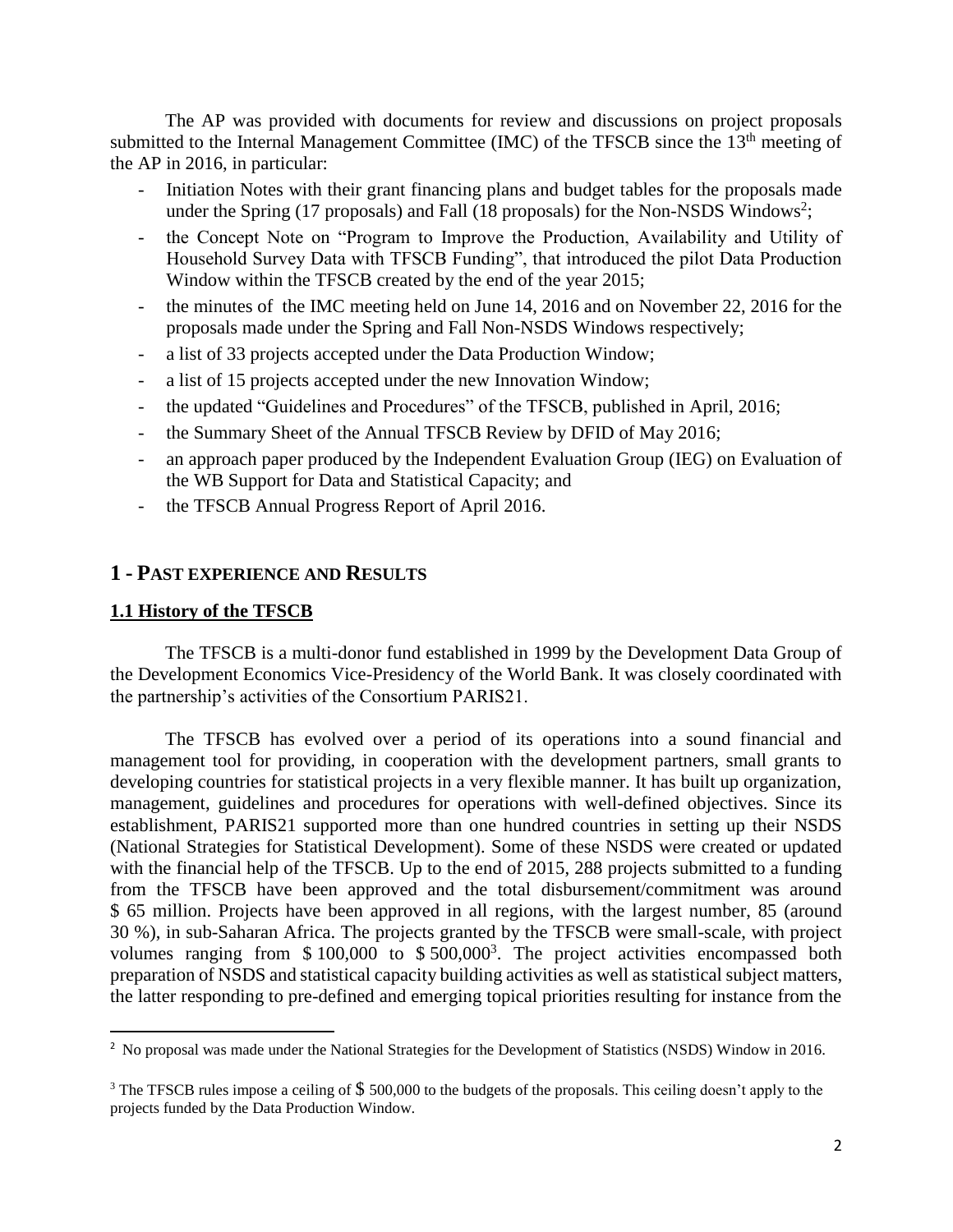Busan Action Plan for Statistics (BAPS) and the Data Revolution Initiative of the WB, such as data for measuring sustainable development, open data, data for improving production and use of gender statistics and exploration of innovative approaches to data collection and dissemination. The 2030 Agenda for Sustainable Development adopted by the UN General Assembly in September 2015 and the discussions within the UN family throughout the year 2016 about the production of indicators for measuring the implementation of the SDGs have enlarged the remit and the scope of the TFSCB through the start-up of the Data Production Window and the creation of the new Innovation Window.

The TFSCB has successfully operated, since its inception in 1999, in promoting mediumto long-term system-wide visions on statistical development in developing countries. Its financing has also contributed to the design, creation, and implementation and updating of NSDS in a large number of countries. These NSDS have provided the basis for STATCAP projects of the World Bank or for country projects that are being implemented with financing from the SRF Catalytic Fund. In addition, TFSCB financing has contributed to the implementation of a large number of smaller country or regional, sector specific and training projects on statistical capacity building. Improved communication media created through World Bank and PARIS21 websites led to a better understanding of Trust Fund goals and resulted in a greater percentage of proposals in line with the main objective of statistical capacity building. The AP has found that all decisions made during the meetings of the IMC were generally made according to the guidelines after a well-informed deliberation.

#### **1.2 Results for 2016**

 $\overline{a}$ 

In recent years, the number of donors has decreased and by mid-2013 the resources of the Fund had reached a balance of just about \$ 2 million of unallocated funds. In the fall of 2013, the DFID agreed to contribute \$20 million to the TFSCB and transferred this sum in one single tranche in November 2013. Accordingly, the closing date of the TFSCB program was extended from end of 2015 to end of 2020. Recently, the TFCB AU received additional funding pledges and new donors are expected to join.

To some extent and paradoxically, the AP feared during its twelfth meeting in 2015 TFSCB to be in danger of becoming a victim of this new donation from DFID. The question arose whether it is possible to maintain the initial spirit of the TFSCB when the number of proposals increases very quickly as it was the case in 2014 (63 proposals received over 2014). During the year 2016, a total of 31 proposals<sup>4</sup> have been received for the two traditional windows as in 2015 (13 proposals during the Spring Window and 18 during the Fall Window). That means that the total amount in 2014, 2015 and 2016 for the approved or conditionally approved proposals has approached \$ 25 million. At this trend, even with the new pledges that were announced, the Fund will be exhausted by the end of 2018 which is not in line with the objective to disburse the funds by 2020. During its thirteenth meeting in 2016, the AP proposed two solutions to be considered: (i) finding urgently new donors (ii) being more selective in the approval process, or a mix of these two solutions. The percentage of rejected applications tends to increase: in 2016, compared to 2015 and 2014, the AP noted that the decisions made by the IMC were much more selective (38.7 % rejected compared to 32.1 % in 2015 and 17.4 % in 2014 This could be either because of greater attention to

<sup>&</sup>lt;sup>4</sup> See the Annex of this Report for a detailed survey of the project proposals received by the TFSCB AU in 2016.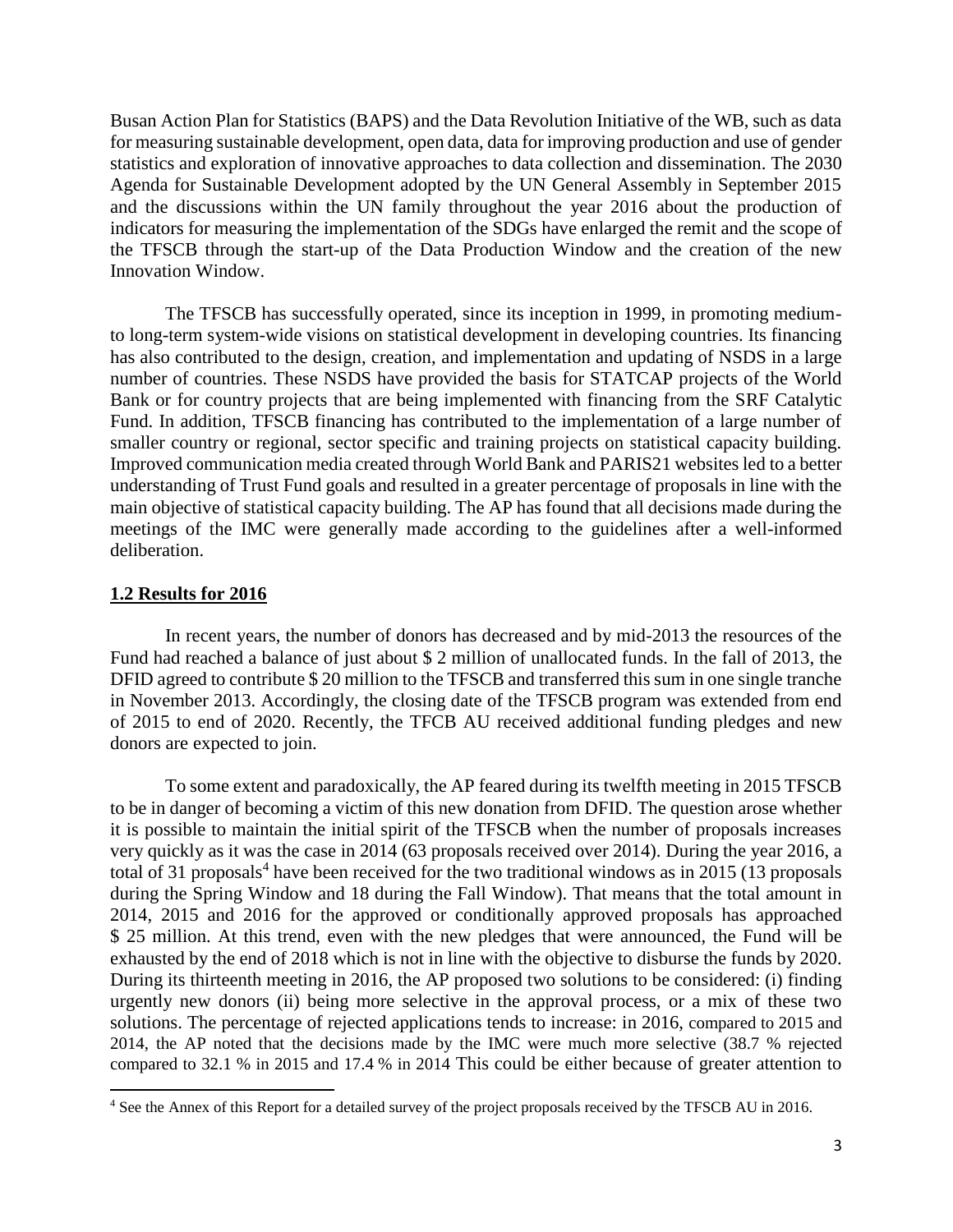certain criteria, or just attention to the funding available to TFSCB. It seems that the TFSCB AU and IMC may be becoming more cautious as the Fund´s money may become depleted too soon.

The percentage of proposals coming from the Africa region for the two Spring and Fall windows (25.8 % of the proposals and 38.9 % of the accepted proposals) has returned to the level of 2014 (compared to 40.6 % and 42.9 % respectively in 2015<sup>5</sup>). The percentage of proposals coming from the Latin America and Caribbean region has significantly increased (29.0 % instead of 18.7 % in 2015).

Only three proposals concerning preparation or updating of NSDS were proposed in 2016<sup>6</sup>. It is maybe because a very large majority of developing or transition countries have now prepared SNDS or SMP. It should also be noted that these three proposals were not presented in a "NSDS Window<sup>7</sup>" as it was the case until 2014 but discussed by the IMC during the two traditional faceto-face Spring and Fall meetings.

2016 saw also the launch of the additional "Data Production Window" created at the end of the year 2015 to support projects related to data production in key areas. The proposals are accepted by invitation only and submitted by Country Representatives or by Country Units. The proposals have to be approved by the IMC through virtual meetings<sup>8</sup> and the coordination is by two people in Global Practice Poverty in relation with the AU. At the moment, a list of thirty-three eligible projects concerning technical assistance for preparing and implementing household surveys (e.g. survey design and methodology, preparation of sampling, use of new technologies such as CAPI), and staff training has been established. This TA is now a component of the TFSCB activities. The African region was the main beneficiary of this new window in 2016 with 44 % of the proposals and more than 59 % of the funds allocated. The Middle East and North Africa and South Asia Regions are in second place with 16 % of the proposals for both regions and 13 % and 10% of the funds allocated respectively.

A new pilot window, called "Innovation in Development Data", was introduced in fall 2016. This pilot came about the WB's commitment in data innovation in collaboration with the Global Partnership for Sustainable Development Data (GPSDD) in the context of the Sustainable Development Goals (SDGs).

#### **1.3 Statistical capacity building still a core competence of TFSC, not forgetting NSDS**

The AP strongly supports the notion that statistical capacity building remains a core competence of the TFSCB. There is no sustainability for the development of statistical systems without attention to statistical capacity building. As countries assume the responsibilities of project application and full project management under TFSCB auspices, more attention should be given to

 $\overline{a}$ 

<sup>8</sup> The AP did not receive any document about the holding of these IMC virtual meetings concerning Data Production projects.

<sup>5</sup> 22.2 % and 25.0 % in 2014

<sup>6</sup> None in 2015

<sup>7</sup> Until 2014, the projects concerning the preparation or updating of NSDS were proposed to the AU through a specific "NSDS Window" and immediately sent to the IMC members for a rapid decision through a virtual meeting.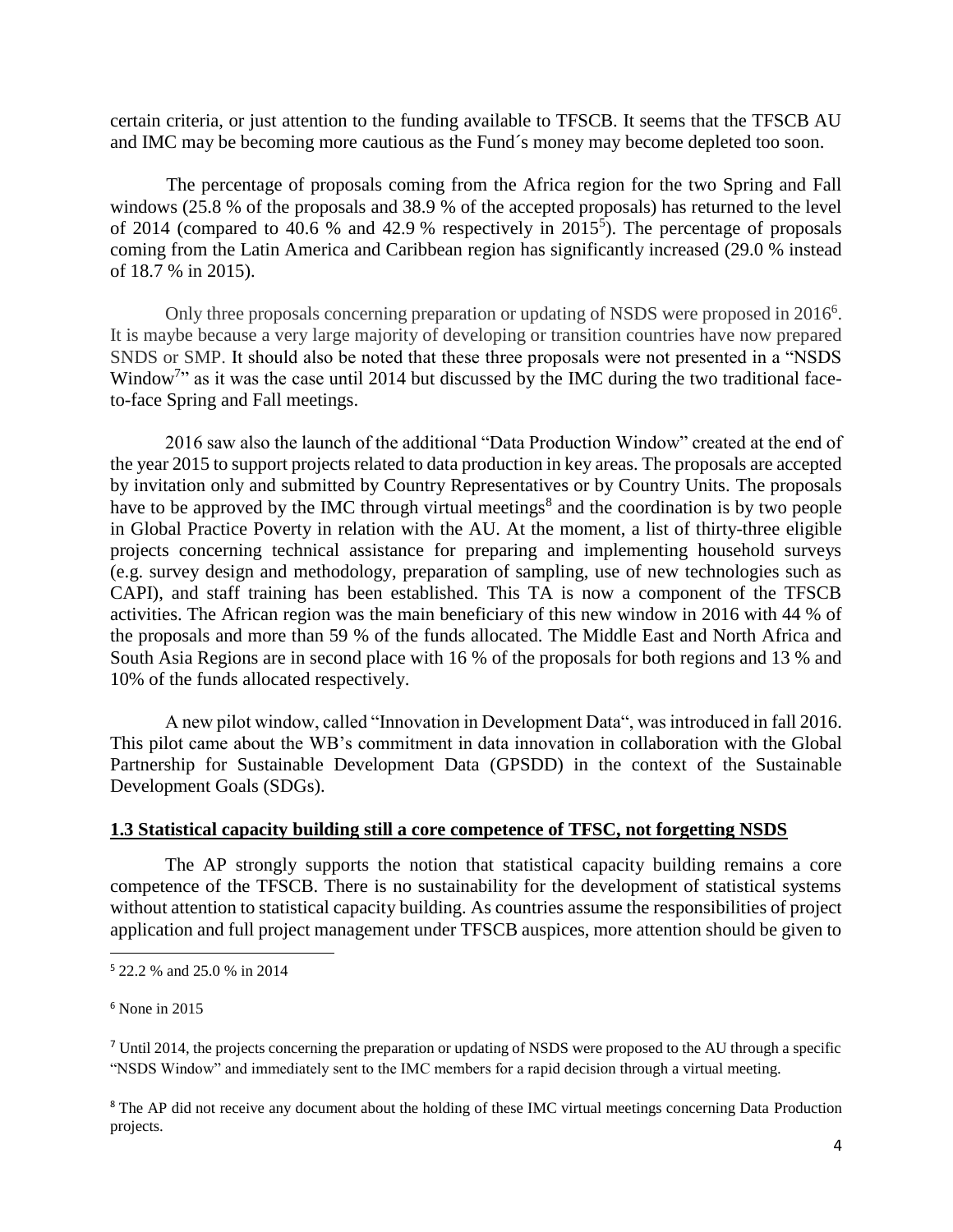train staff of statistical offices in management skills as part and component of statistical capacity building and subject matter grants such as data production. The critical importance of administrative competences and management skills to the success of projects should be impressed on counterparts in the course of project preparations.

Statistical capacity building should be a component of all TFSCB projects. The TFSCB should raise the awareness among donors and recipients that statistical capacity building must remain an ongoing concern to foster sustainability and self-reliance. In order to emphasize this point, the statistical capacity building component of projects, i.e. the expected impact on or contribution to the overall development of the recipient institution, should be identified within project applications and its results should be evaluated separately on completion of the project.

As statistical capacity building remains a core competence of the TFSCB, so does the support of national statistical offices in the formulation and updating of NSDS. According to PARIS21, by now almost all statistical systems have an NSDS<sup>9</sup> although there is no reliable overall information on NSDS implementation and updating. As the existence of an NSDS was initially a prerequisite for receiving World Bank funding for statistical systems, there was an incentive on the national level to formulate their development strategies and to secure assistance for this task through TFSCB grants. Presently, there seems to be no strong demand for updating or revision of the NSDS. There were in 2016 only three new proposals, since a very large majority of developing or transition countries having now prepared NSDS or SMP. But this conclusion is somewhat misleading insofar as it confuses NSDS of the first and second generations. Efforts should continue to be made by PARIS21 and the WB to encourage the countries to prepare more comprehensive NSDS really adapted to the situation of the statistical system and to update, or re-draft the NSDSs of the first generation<sup>10</sup>. PARIS21 expressed the opinion that NSDS should continue to pay a pivotal role in strengthening statistical capacities. This is why the AP welcomes that the "NSDS Window" is to remain open. In view of the expected impact of innovations and the resulting data revolution on statistical systems it seems very reasonable to assume that there will emerge a need for the larger scale revision of strategic development plans for statistical systems in the foreseeable future. The TFSCB should then be ready to lend its assistance as before.

During its previous sessions, the AP recognized that funding the participation of statisticians from developing countries in international conferences or seminars through the TFSCB can contribute to international co-operation by encouraging the participation of developing countries in the dialogue on the development of policy, framework, standards and methodologies on statistics. DECDG and the ISI have been collaborating for seven years. ISI has proposed to renew this collaboration through a new proposal covering the period 2017 - 2019; this proposal is coherent with TFSCB's objective and tends to facilitate and support the participation of statisticians from less developed countries, and especially from the low income countries, in statistical conferences.

<sup>&</sup>lt;sup>9</sup> See for instance the last Progress Report on NSDS published by PARIS21 in February 2017.

<sup>&</sup>lt;sup>10</sup> In 2016, the PARIS21 Secretariat has endorsed proposals made by its NSDS Guidelines Reference Group. The update includes in particular the problem of fragile states, sectoral strategies, sub-national strategies and Regional strategies (RSDS). The 2017 budget of PARIS21 has allocated 633,617  $\epsilon$  to creating and updating NSDS and RSDS upon a total budget of  $4,140,477 \in$  (i.e. 15.2 %).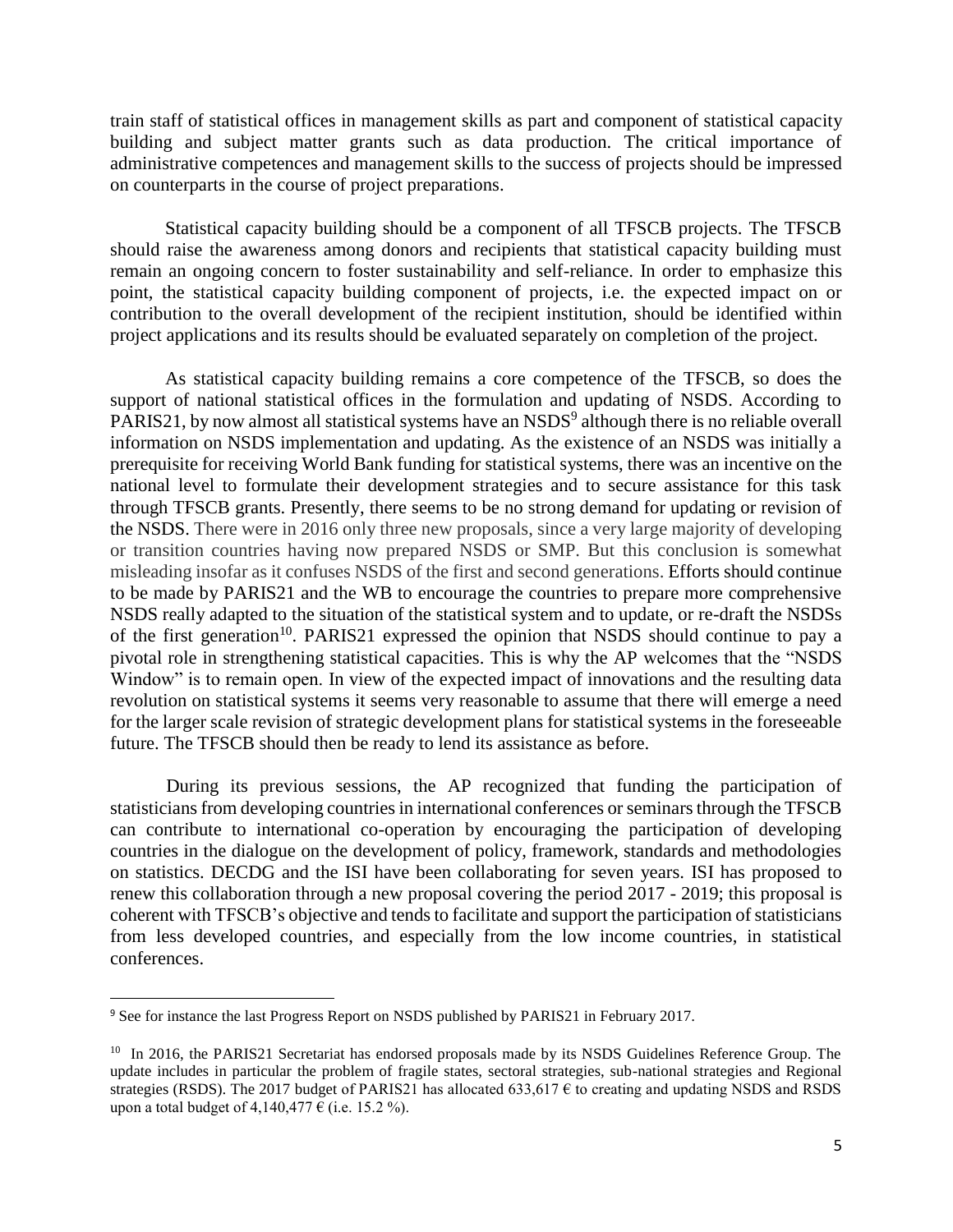## **2 – NEWS DEVELOPMENTS IN 2016**

#### **2.1 The TFSCB with regard to the WB Strategic Action Plan**

The Strategic Action Plan (SAP) for Addressing Development Data Gaps 2016-2030 which had been proposed by the World Bank Data Council in 2016 has now been adopted.

The Data Council was established by the Chief Economist in 2015 to: (i) provide a governance framework for managing the WBG's data assets and (ii) to make strategic decisions about support for data activities in WBG client countries and for allocation of financial and human resources for data activities within the institution. The Council has two pillars, one for corporate data assets and another for development data $^{11}$  assets.

The SAP has identified a number of critical data gaps at country level which impede the formulation, implementation and monitoring of economic development and reduction of poverty goals. In particular, there is a lack of up-to-date data from Household Surveys (HHS) in many countries. This situation is in urgent need of being remedied because data from Household Surveys can supply a large part of the data demands of the Sustainable Development Goals on the national level. In response to this need, the Strategic Action Plan has resulted in a broadening of the remit of the TFSCB to encompass support to data production and technical assistance in connection with Household Surveys.

The decision to broaden its remit is to be regarded as a firm endorsement of the goals and functioning of the TFSCB and recognition of its many years of successful operation. This is a significant development because according to the Strategic Action Plan, existing respective Trust Funds with the exception of the TFSCB will be phased out<sup>12</sup>. The unique position assigned to the TFSCB in the SAP should be helpful in attracting further donors who are looking for a highly recognized and well established structure for the disbursement of grants to support the development of statistical systems and the improvement of the data situation in relation to economic development and poverty reduction at national level.

## **2.2 New demand driven activities in connection with SDGs: The Global Partnership for Sustainable Development Data**

The TFSCB has launched a new window called "Innovation in Development Data" in partnership with the Global Partnership for Sustainable Development Data (GPSDD). The TFSCB is funding this pilot window, and the GPSDD is facilitating the network with a wider community. The WB has joined the GPSDD, that is a global network of 150 governments, international organizations, companies, philanthropic foundations, civil society groups, and statistics and data communities dedicated to support the development and improvement of data which is relevant to monitor achieving the global SDGs by 2030. Goal achievement of the 17 UN Sustainable Development Goals (SDGs) is to be measured by 230 indicators on which general agreement has

<sup>&</sup>lt;sup>11</sup> Development data are defined as data "that are produced by country systems around social, economic, and environment issues, such as data from censuses, household surveys, administrative records and civil registration."

<sup>&</sup>lt;sup>12</sup> The AP was told that at the moment no new creation of Trust Funds within the World Bank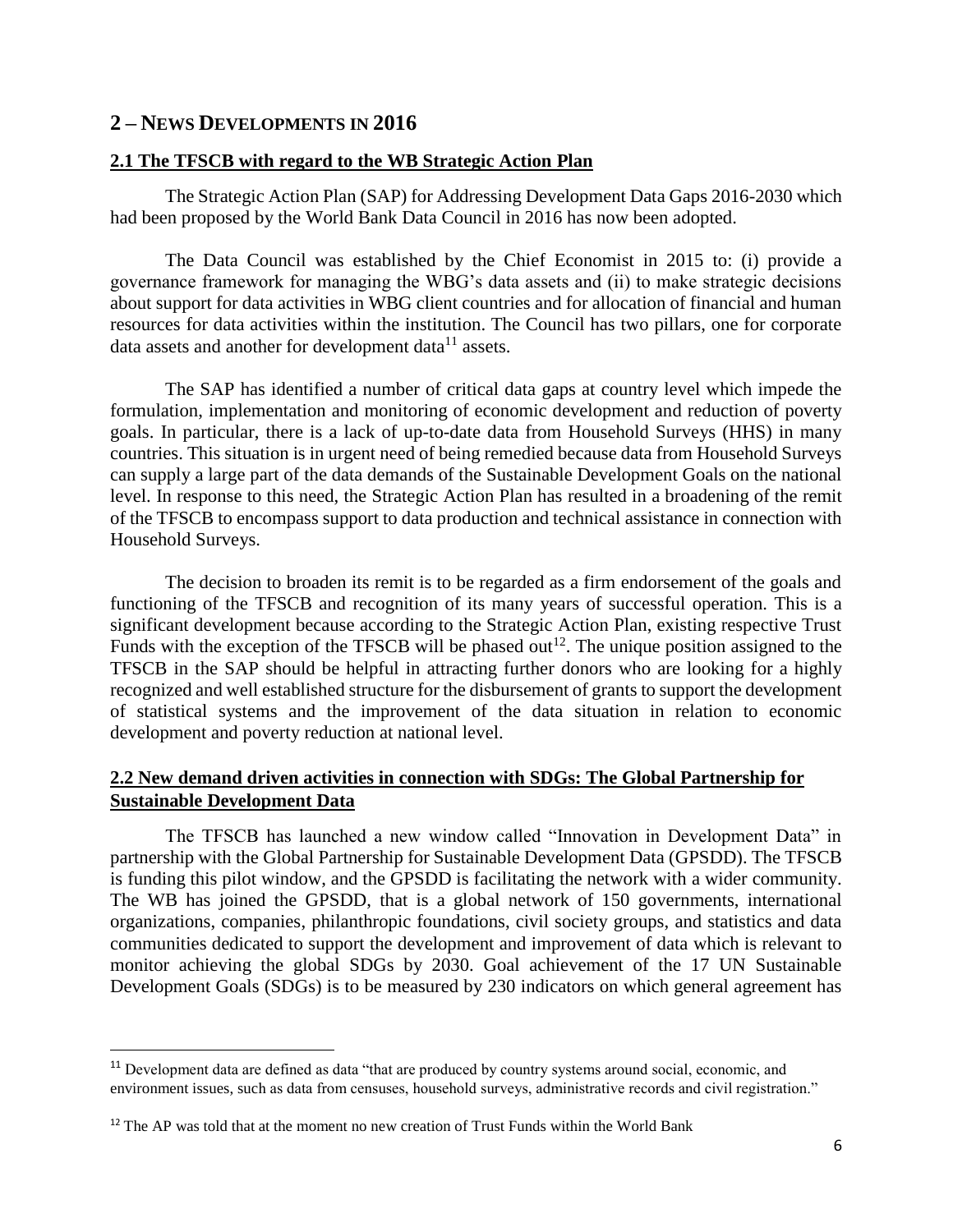so far been achieved. These indicators have been further broken down into over 1000 subindicators, the vast majority of which are numeric in nature.

The GPSDD has been launched in 2015 to address this need for evidence based and policy relevant data to measure the state-of-play and goal achievement in terms of the  $SDGs^{13}$ . It is a unique endeavor in that it comprises more than 150 organizations united by a common concern: the critical gaps in relevant data on the national level and the lack of know-how, administrative structures and resources which impede the utilization of innovative technologies for data production and analysis on the country level. Thus, the GPSDD proposes to serve as a global platform for bringing together the critical data needs and associated problems of evidence based policy making with the solutions to be generated by technological innovations in the data field. This implies playing an advocacy role for sustainable development statistics and statistical institutions while providing a forum for prospective donors and recipients of technical assistance for measuring SDG's goal achievement at national level.

It is still early days for the Global Partnership, and, thus, its remit, governance, tasks and operational procedures have not been specified yet in concrete terms. However, the UN Foundation has been tasked with providing the secretariat, and a first round of calls to apply for grants for innovative projects has been conducted. It has met with considerable response worldwide, over 400 project applications having been accepted to be processed by the UN Foundation. If the Global Partnership were to grow beyond being an advocacy platform and a forum for discussion and exchange of information of SDG driven data demands and on how to supply them using innovative ways and means, it could become a powerful vehicle for financing and producing a data revolution for evidence based policy making. In future, it would be important that the co-operational structures between its members be worked out, and that a proper division of tasks and responsibilities be specified in order to avoid overlap and duplication.

As the WB is a member of the Global Partnership, the TFSCB can be expected to benefit from this Partnership network in terms of advocacy for the TFSCB objectives. In addition, the Partnership opens up perspectives of new donors from the public and private sectors that plan to engage themselves in innovation for SDG's evidence based monitoring.

#### **2.3 Start-up of the Data Production Window**

 $\overline{a}$ 

The year 2015 has seen the opening of the new Data Production Window as a way to meeting the SDG driven data needs. The window on data production was set up because a recent survey by the World Bank of 155 countries for which the World Bank monitors poverty issues during the ten-year period between 2002 and 2011 established considerable to severe gaps in the availability of household survey data for 77 countries. This means that there were either no statistics or outdated and poor quality statistics for poverty monitoring. This lack of data becomes especially critical in view of the fact that data demands for an estimated 30% of SDG indicators can be supplied from statistics which could be produced on the national level from multiple purpose household surveys (HHS).

<sup>&</sup>lt;sup>13</sup> During the UN World Data Forum held in Cape Town from 15 to 18 January, 2017, was launched a Cape Town Global Action Plan for Sustainable Development Data (CTGAP). The CTGAP was endorsed by the 47<sup>th</sup> session of the UN Statistical Commission held in New York from 7 to 10 March, 2017.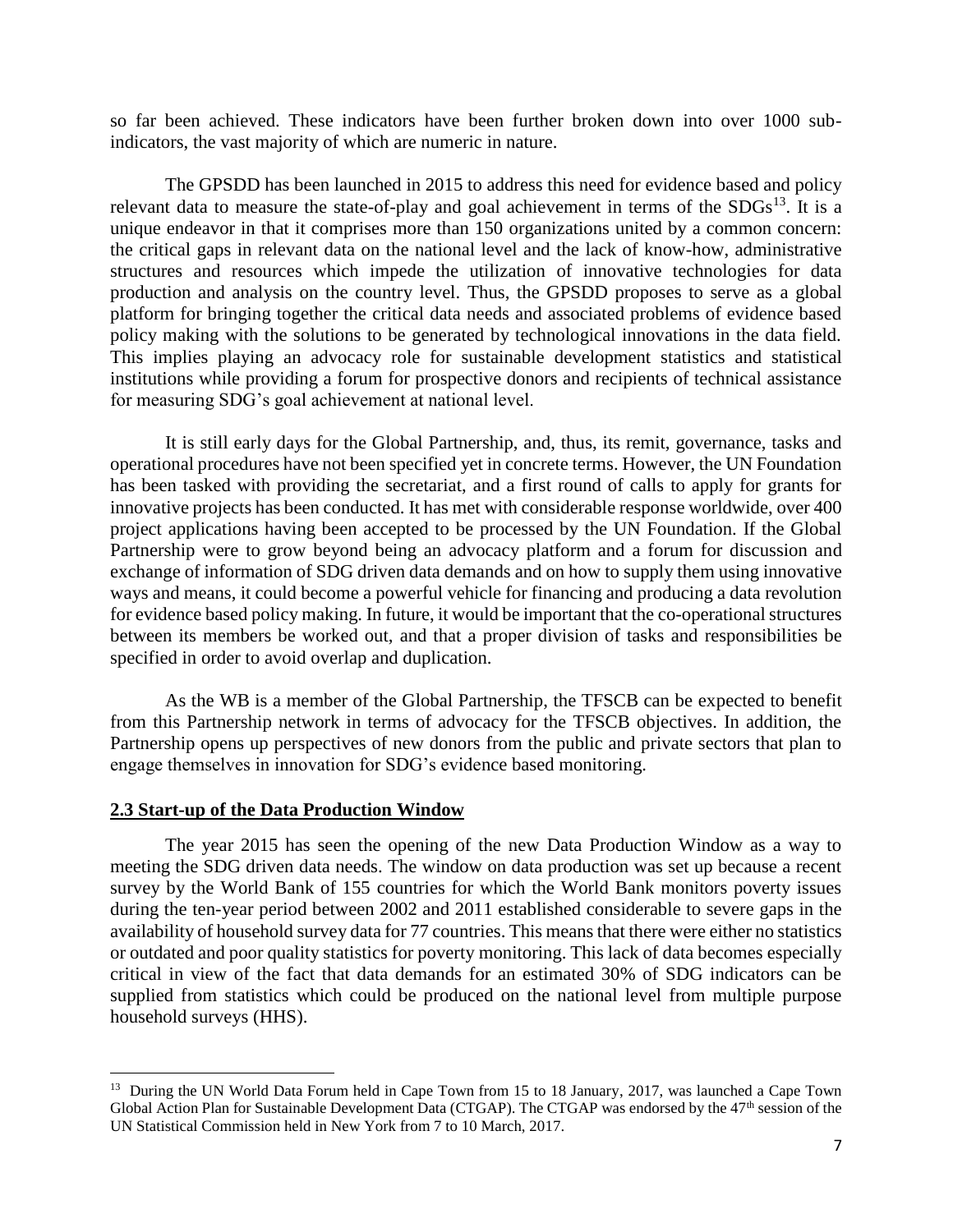In response to this situation, the TFSCB was able to secure in 2015 a significant increase of \$ 20 million in contributions from DFID, making a total commitment by DIFD of \$ 42 million over the period 2015 to 2017. The additional contribution of \$ 20 million USD was to be earmarked for funding data production and related technical assistance to conduct HHS in countries where respective data was either lacking or seriously deficient.

To this respect, the TFSCB opened a new window for data production where applications were accepted by invitation only to ensure, i) that the recipient group was the very target group intended, i.e. national statistical offices who were in greatest need of respective assistance and expected to benefit to the greatest extent from it, ii) that the number of applications did not exceed the available funds. The application for the pilot data production window procedures were different from those for other windows in that the applications were invited based on the countries' status of the "data deprivation" and availability of upcoming surveys. The application could cover data production, e.g. conducting the survey or a pilot survey, and or technical assistance in its preparation, data storage, analysis and dissemination. The majority of recipients were from the African region although the South Asian region and MENA region were also represented to a certain extent. Out of the \$ 20 million, to date more than \$ 11 million have been awarded to data production activities proper, while more than \$ 5 million have been awarded to TA activities related to these surveys. Thus, the total of grants cover such activities as preparation of household surveys, survey design and methodology, preparation and testing of sampling, use of new technologies such as CAPI, and staff training.

Funding through the data production window is untypical for the operations of the TFSCB in that in this window the initial demand is defined, perhaps determined, by the World Bank and the results are expected to contribute to alleviate the data gaps which impede World Bank policy implementation, i.e. reduction of poverty and economic development, with regards to the recipient countries. It is also untypical for TFSCB procedures that there appears to be no competition among the different project applications. Once invitations have been issued, there is a reasonable expectation on the part of the recipient that the project funds will be forthcoming.

It has been pointed out in the Thirteenth Report of the Advisory Panel that this procedure opens questions of ownership<sup>14</sup>. These concerns still remain in principle. The data production window on the other hand allows for the recipient countries to use a mix of funding instruments for their household surveys, for example funds from competitive grants from other sources or own funds from the national budgets, thus providing for country ownership and eventual integration of the household surveys into the regular program of work of the statistical institution of the recipient country. It also helps countries which, due to very low capacities, would otherwise not be able to initiate the application process on their own because they are not yet experienced in grant acquisition and management.

A welcome feature of the data production window is the possibility of receiving relevant technical assistance either in conjunction with the data production grant or in addition to a data production project funded from other sources. This provides for flexibility and presents an opportunity to extend the technical assistance beyond its immediate use for household surveys to also support statistical capacity building in more general terms. The technical assistance component

<sup>14</sup> See § 4.1 of the AP 13th Report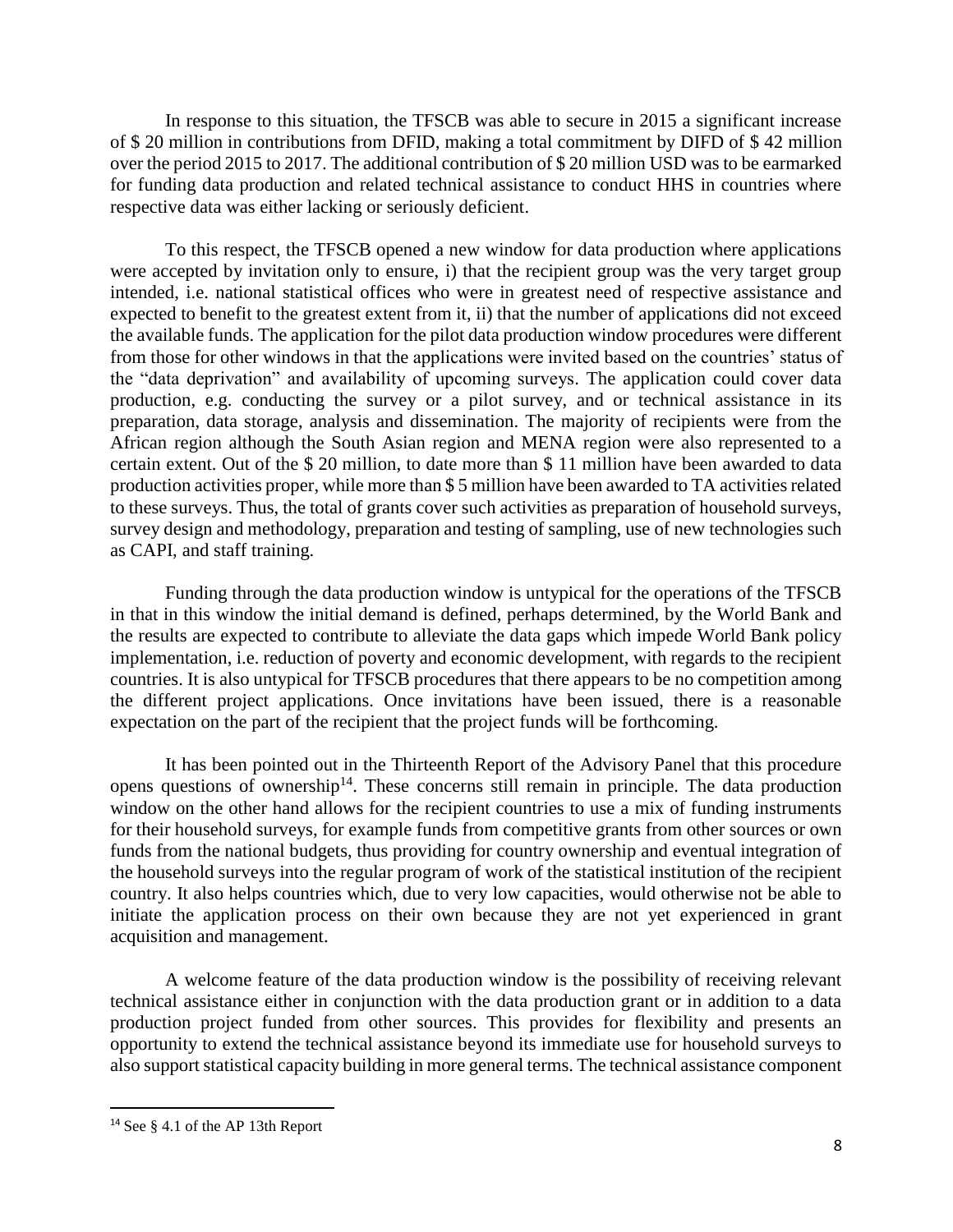of data production grants can support the sustainability of the project and of national statistical capacities in general.

Thus, the data production window provides opportunities for countries which lack the operational infrastructure and the budget to regularly conduct household surveys to use the grants from the data production window either i) to acquaint themselves with the work and procedures attached to World Bank grants under the guidance the World Bank, ii) to introduce household surveys into the national plan for the development of the statistical system and to actively seek further funding for the next round, iii) as seed money to set the next rounds of household surveys in motion as part of the regular program of work of the statistical system. In all three cases, the data production window would have fulfilled its purpose, namely to work toward and eventually foster proper ownership of data production from household surveys. Still, the long term goal should be the integration into the national work program for statistics and, ultimately, its funding from the national budget.

In view of the data demands deriving from the SDGs, the data production window of the TFSCB which is presently focused on household surveys could be extended to one or two further SDG relevant topics if funding can be made available.

#### **2.4. Opening of the new Innovation Window**

The Innovation Window is a very recent addition to the tasks of the TFSCB. This window owns its existence to the growing awareness that global evidence based monitoring of SDGs can only be achieved by concerted cross-sectoral efforts of major stake holders at global level utilizing the most innovative technologies and methods of data production, dissemination and analysis.

The "Innovation in Development Data" window was launched as a partnership of the TFSCB and the Global Partnership for Sustainable Development Data (GPSDD). The TFSCB is funding this window, and the GPSDD provides an umbrella and a venue for bringing respective efforts. The highly successful call for project applications which was launched as a pilot exercise in 2016 has resulted in funding granted to 15 projects. The World Bank itself executes five of the 15 projects, while the other ten are executed under the Global Partnership.

The original scheme to refer innovations applications to the UN Foundation for processing and administration seems meanwhile to have been abandoned. The AP welcomes this development because the transfer of project responsibilities from the TFSCB to another agency would possibly result in higher administrative expenses, it would also increase coordination work for the TFSCB and impinge upon the core competences of the TFSCB. While the TFSCB is presently administrating 15 innovation projects under this new window, it is possible from the overall response in the fall of 2016 to expect an increasing number of applications for the next round.

The Innovation Window provides a great opportunity for the TFSCB to enter a new field with major implications for statistical capacities at national level and, eventually, for the further development of national strategy plans for statistics in line with technological and methodological innovations. The use of innovative technologies and methods presents a challenge to all statistical systems. It also provides an opportunity for developing statistical systems to benefit to an even greater extent than more mature systems, if the innovations are cost saving and do not require a complex infrastructure in order to function. Thus, developing statistical systems would enter a level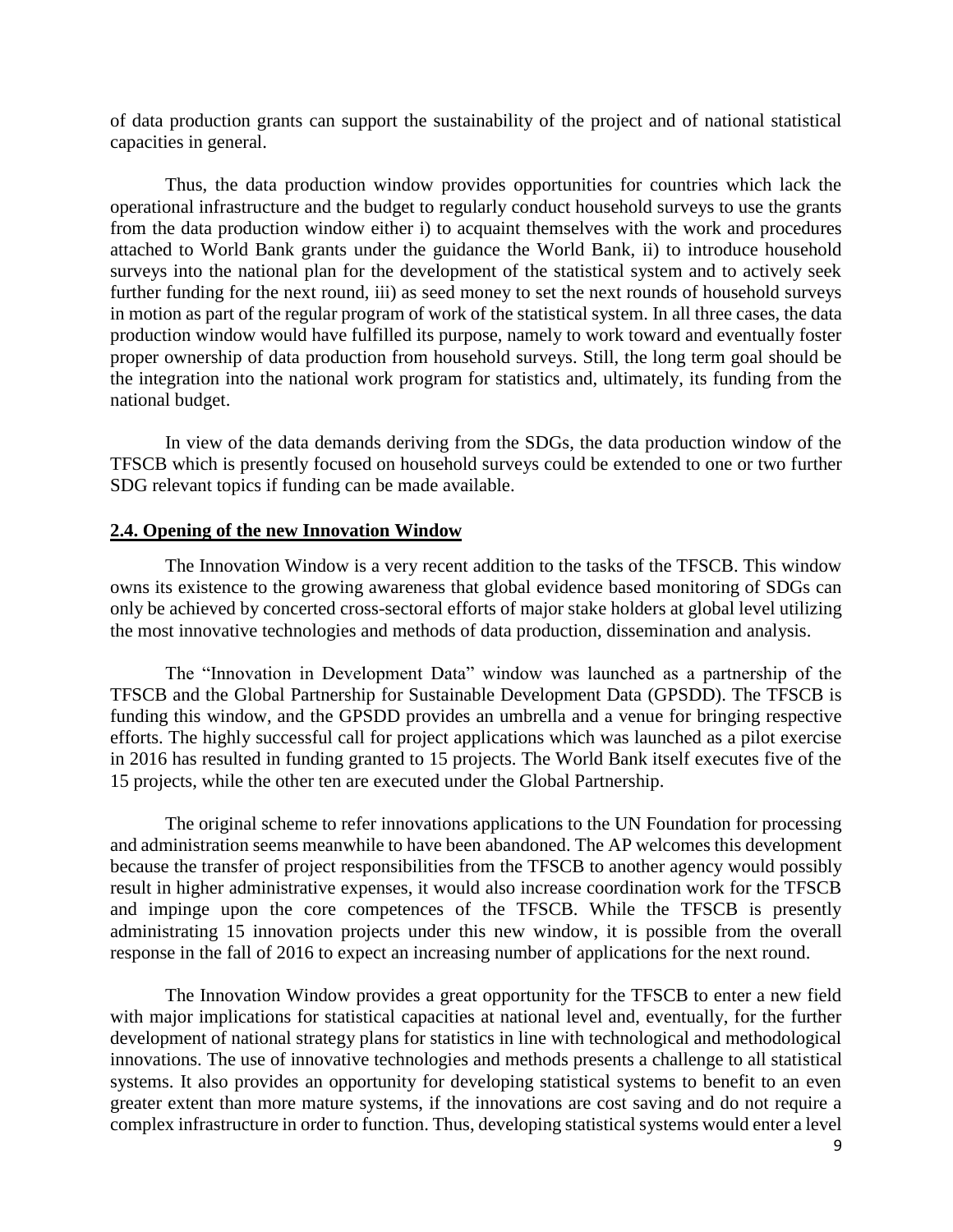playing field with mature statistical systems, provided that requisite funding can be secured and efforts are made to ensure that results and solutions will be globally accessible. The TFSCB can play an important part in this.

This new field could also attract new donors from private and public sectors. As the expected results of the innovation projects tend to be widely applicable, they lend themselves to multi-country approaches in project funding. Statistical systems worldwide stand to benefit from them as the results would enter the public domain upon completion of the projects. The TFSCB should be tasked with providing global access to the solutions generated by innovative technologies and methods via an open data scheme on the World Bank website.

#### **3 – THE DONOR SITUATION**

 $\overline{a}$ 

The donor situation has not really improved for two years, which is very worrying. At the moment, the current version of the TFSCB (TFSCB III) is de facto a single-donor fund (UK's DFID). TFSCB III has been extended through 2020 (projects can be approved until the end of 2018) and by the end of 2015, the government of the Republic of Korea has emerged as a new donor to the TFSCB by committing \$ 3 million to the fund, but this pledge has not yet fully materialized. Belgium and Ireland have pledged a few hundred thousand dollars each; this would be a small amount but may convince former donors<sup>15</sup> to resume their remittance or encourage new ones, especially emerging countries from the BRICS group, to come forward. Funding by BRICS may focus on certain regions such as sponsoring regional training activities or joint methodological endeavors on a regional level.

In addition, the DFID has significantly increased its contribution by \$ 20 million in 2015 in order to support household survey activities in client countries. Thanks to this additional contribution, TFSCB was able to launch the new Data Production Window.

The overall donor situation on the government side is still quite difficult because the traditional donor countries, especially those in Europe, as well as the potential emerging donors are faced with their own economic and financial challenges. Donor activities on the national government level are in most cases increasingly focused either on selected topical policy issues or on specific target regions. The same seems to hold true for private donors and their trust funds. In view of the TFSCB´s broadening its funding activities to include statistical subject matters of direct policy relevance such as the production of data on household income, health, education or gender equality, it should perhaps be easier than before to attract government and private donors who are already supporting such issues. Another potential benefit to be pointed out to prospective donors would be that, by channeling their funds through the TFSCB, the latter would provide know how and a network of experienced advisors and any requisite administrative and managerial support, thus relieving potential donors from the burden of managing grants of comparatively moderate size but still ensuring considerable impact for the funds they provide.

<sup>15</sup> Six countries (incl. UK) participated in the funding of TFSCB I and three in the funding of the TFSCB II.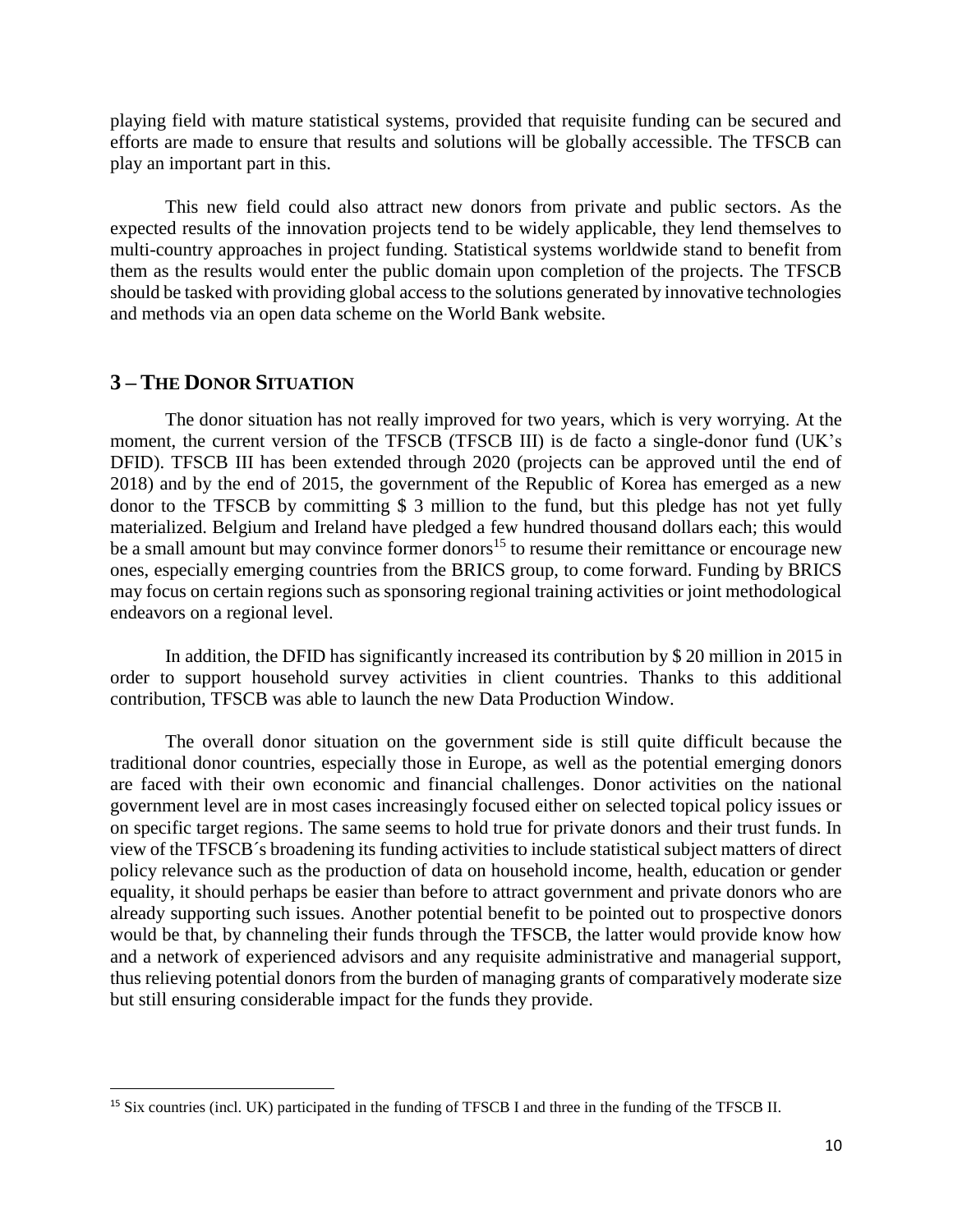The WB's participation in the Global Partnership for Sustainable Development Data (GPSDD) – with its network of 150 governments, international organizations, companies, philanthropic foundations, civil society groups, etc. - could be an excellent opportunity to convince new partners to participate in the funding of projects under the TFSCB umbrella and maybe to look at innovative ways to develop new projects, for instance through private-public partnerships that have not been exercised so far in the area of official statistics. This search for more donors could perhaps be more "customized", i.e. the TFSCB should identify where the potential donors´ interests and priorities lie and then define either a topical area of statistics such as for example agriculture or health statistics or a component of statistical capacities building such as IT skills or training in management so as to convince donors to engage themselves.

A joint effort should be made by DEDDG and the PARIS21 Secretariat to prepare such strategies for new donor acquisition.<sup>16</sup>.

## **4 - ASSESSMENT OF RISKS AND BENEFITS OF CURRENT SITUATION OF TFSCB**

#### **4.1 Rapidly increasing demand vs vulnerable funding situation**

The opening of two new windows has generated new demands for TFSCB grants but presently, its funding situation must be considered precarious. There is still only one major donor, the British DFID. In this role, the DFID can largely determine the remit and funding priorities of the TFSCB. As a case in point, the recent DFID contribution of \$ 20 million was earmarked for data production in household surveys. While this purpose was certainly in alignment with World Bank concerns about the lack of respective data from low capacity countries, a situation could arise where DFID goals in this respect would not be completely in line with TFSCB funding objectives. Attached contributions by a major donor can carry the risk of changing the remit of the TFSCB from its original or core goals if this major donor is responsible for almost the entire TFSCB budget.

Furthermore, financial dependence on one donor makes the TFSCB quite vulnerable to policy changes affecting IDA in the major donor country. A change of government priorities or budget cutbacks could quickly result in a critical funding situation of the TFSCB. Generally speaking, the dependence on one major donor can negatively affect the stability, the topical flexibility and the demand orientation of the TFSCB.

It is, therefore, very important that the TFSCB attract new substantial donors. The Global Partnership could be an appropriate venue to gain access to new donors, be they emerging economies, e.g. BRICS countries, or those of the G20 countries which have so far not been engaged in the funding of international statistical work, be they foundations or private companies which could be approached by pointing out to them the benefits of open data and a solid statistical information base to their own international strategic planning.

<sup>16</sup> The motto of the PARIS21 Annual Meetings in 2017 is *Revisiting Capacity Development to deliver on the SDGs*.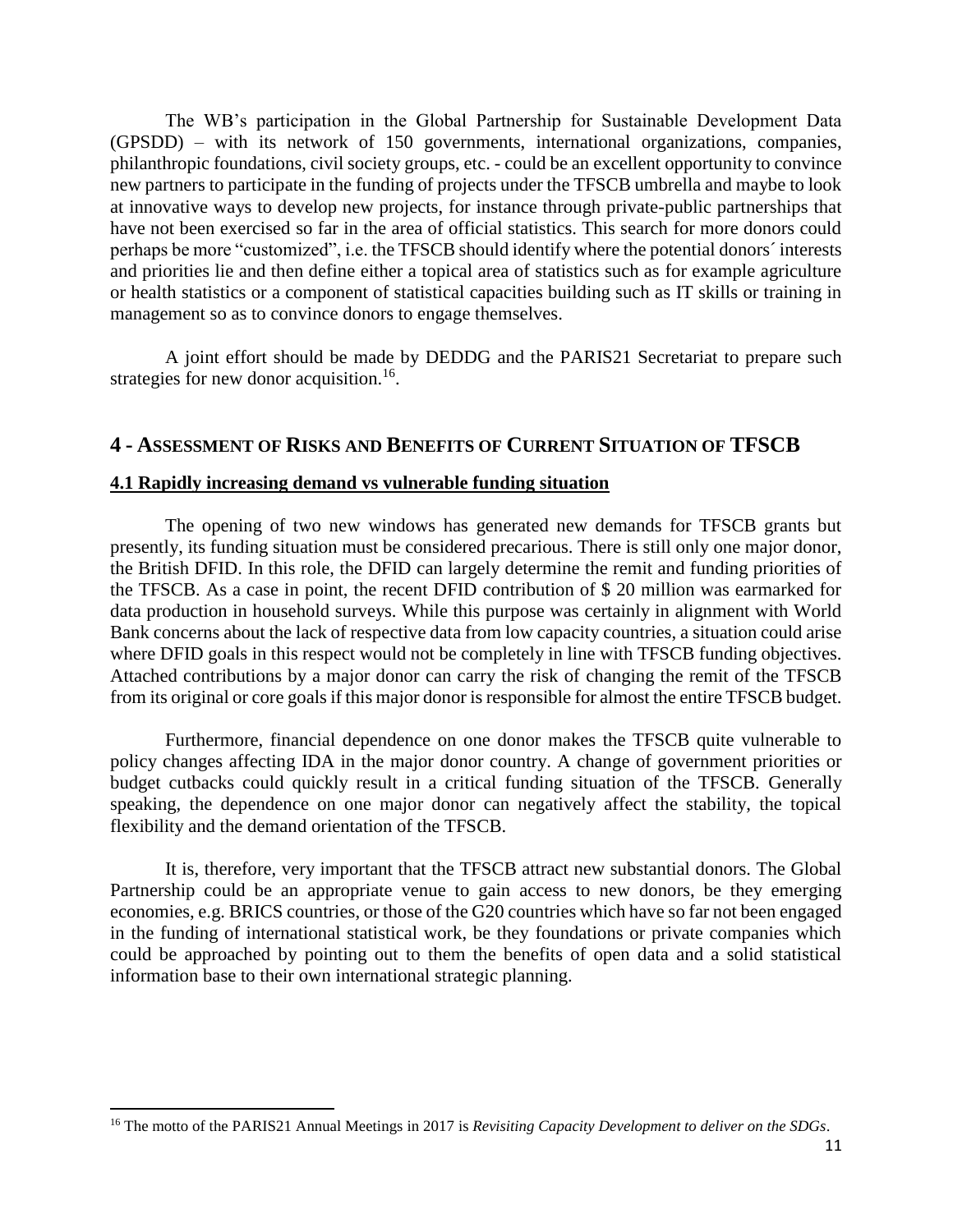#### **4.2 TFSCB provides a coherent approach to statistical development**

The TFSCB is unique in that its activities encompass grant support to strategy development, statistical capacity building, data production and innovations in statistics. This cross-sectional approach fosters sustainable development of statistical systems in recipient countries. The inherent flexibility of the TSFCB allows for funding which is demand driven and responsive to emerging issues such as the data demand in connection with the SDGs or the need of statistical systems to adapt to innovation and the challenges of Big Data. The TFSCB is operated in a way which provides good value for money, i.e. modest size grants are proven to have generated results which have significantly benefitted the recipient statistical systems. It is important that the TFSCB maintain its present cross-sectional scope and flexibility while continuing to pay attention to emerging needs and resulting challenges to the remit and operation of national statistical offices.

Due to its coherent approach to statistical development the TFSCB is in a unique position to gather and widely disseminate information on methods and standards developed or applied successfully in connection with TFSCB funded projects and on respective best practices and solutions.

#### **4.3 Risks and benefits of policy related project funding by the TFSCB**

In view of the need to attract new donors, the TFSCB would be well advised to consider taking on more policy related project funding. There is, however, the risk that an emphasis on large volume subject matter projects might detract from the original remit of the TFSCB. If this were to occur, the unique features of the TFSCB, i.e. funding of cross-sectional concerns such as statistical capacity building and, eventually, a new round of updating the national NSDS, could be reduced to a marginal position causing an undue imbalance in the overall goals and activities of the TFSCB. In order to avoid such developments, the TFSCB should actively promote its successes and ongoing activities in statistical capacity building in a quest for new donors for this component of its remit.

Another risk of policy related project funding is that policy related projects tend to respond to an urgent demand either on the global or national level, thus, resulting in a rapid increase in project applications. As they are likely to comprise data production activities, they tend to be larger in volume than for example cross-sectional projects like statistical capacity building. The administrative capacities of the TFSCB, however, are quite limited and still reflect a previous stateof-play. Having projects increasingly executed by recipient countries may be a solution to some extent. However, this solution is not applicable to low capacity countries, those very countries which have the greatest need of support to their data production. In view of limited capacities at the TFSCB, an increase of World Bank executed projects does not seem to be a solution unless the TFSCB can draw to a greater extent on capacities from other units of the World Bank which may pose a problem.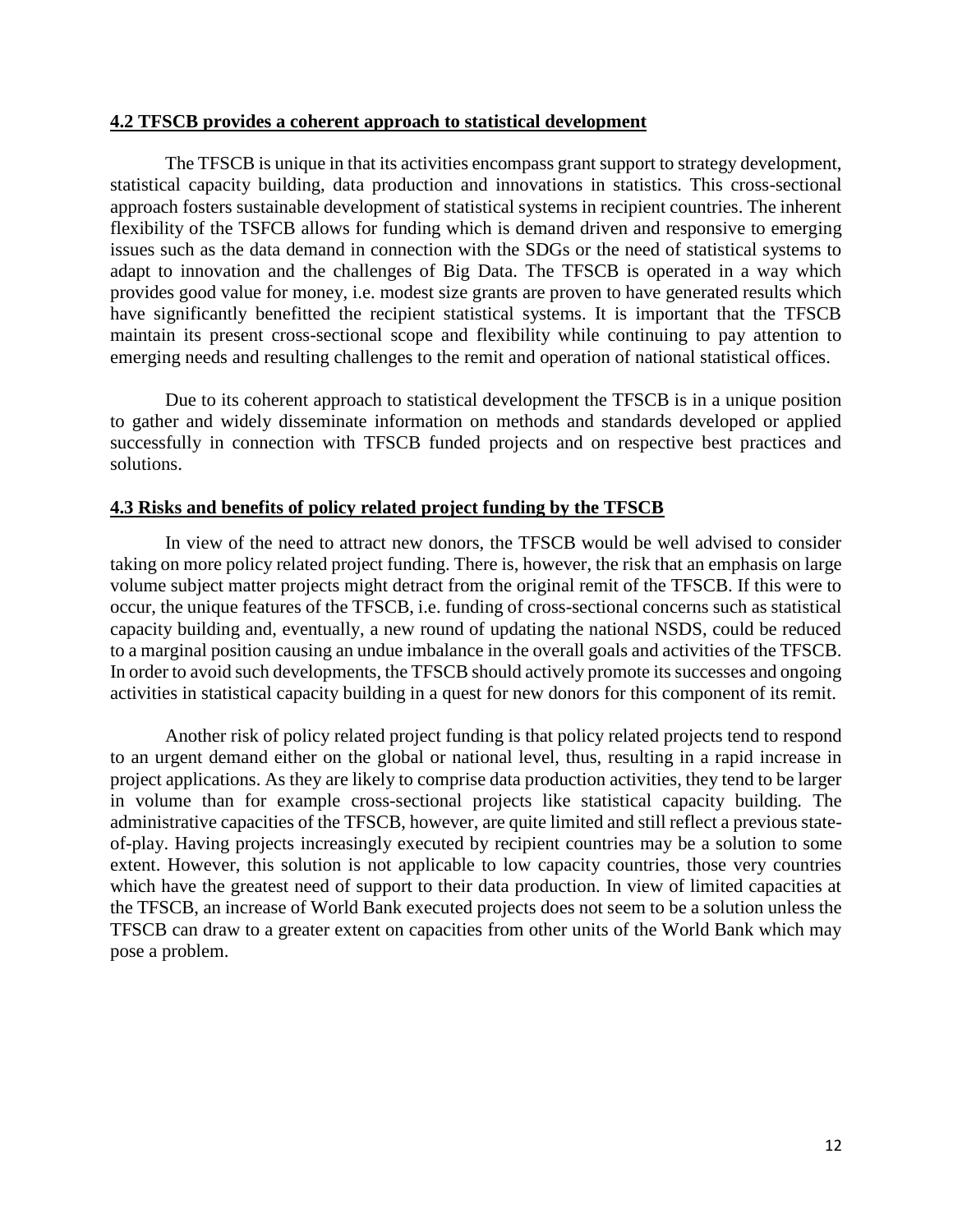## **4.4 The Global Partnership for Sustainable Development Data as an opportunity for the TFSCB**

The Global Partnership for Sustainable Development Data is the largest initiative of its kind which was ever brought into being in response to global policy related data demands. While its governance, structure and operational procedures will still have to be clarified, it could already in its present form provide a forum for the TFSCB to approach prospective donors and to advocate the need for statistical capacity building in conjunction with data production in the relevant areas of the SDGs. The fact that the seventeenth goal<sup>17</sup> of the SDGs stipulates international donor support of national statistical systems so as to facilitate the production of national data for SDG monitoring is a point in case when it comes to approach donor countries, foundations and international companies to help stabilize and increase the TFSCB budget.

#### **4.5 Longer term strategic and statistical capacity aspects of the TFSCB**

The possibilities of tapping into Big Data, broadening and intensifying access to administrative data on the national level, and the use of technological and methodological innovations to data production present challenges to national statistical systems which can only be met by a thorough revision of national strategies for development in statistics, major adjustments to statistical infrastructure, an overhaul of processes and large-scale training of staff in new skills. The TFSCB has the requisite funding mechanisms and it can look back on decades of experience in assisting countries to make the necessary adjustments to their statistical systems in order to cope with new challenges, be it the transition to market economies or meeting the demands for open data in connection with good governance and transparency. The data demand derived from SDG monitoring can only be met by using the above mentioned possibilities. Its ability to flexibly combine support for policy related data production with assistance in strategy development and statistical capacity building will benefit the future operations of the TFSCB.

# **5 – RECOMMENDATIONS AND SUGGESTIONS<sup>18</sup>**

- 1. In order to keep alive the TFSCB until 2020, the WB/DECDG is encouraged to find new donors with the support of PARIS21 and to be more selective in the approval process of proposed requests
- 2. In view of the dwindling number of government donors for statistical capacity building, the AU and the PARIS21 Secretariat should investigate the possibility of raising funds from the private sector, i.e. charitable trusts, private foundations (e.g. Bill Gates Foundation<sup>19</sup>).
- 3. The TFSCB AU should prepare testimonials by recipients and case studies of its successful projects to be presented to prospective donors. It should explore possibilities of public-

<sup>&</sup>lt;sup>17</sup> Strengthen the means of implementation and revitalize the partnership for sustainable development

<sup>&</sup>lt;sup>18</sup> Some of these recommendation and suggestions were already made during previous AP meetings.

<sup>&</sup>lt;sup>19</sup> The Gates Foundation contributed two times to the budget of PARIS21 in 2013-2014 and in 2016-2017 for a total sum of 1,175,000 €.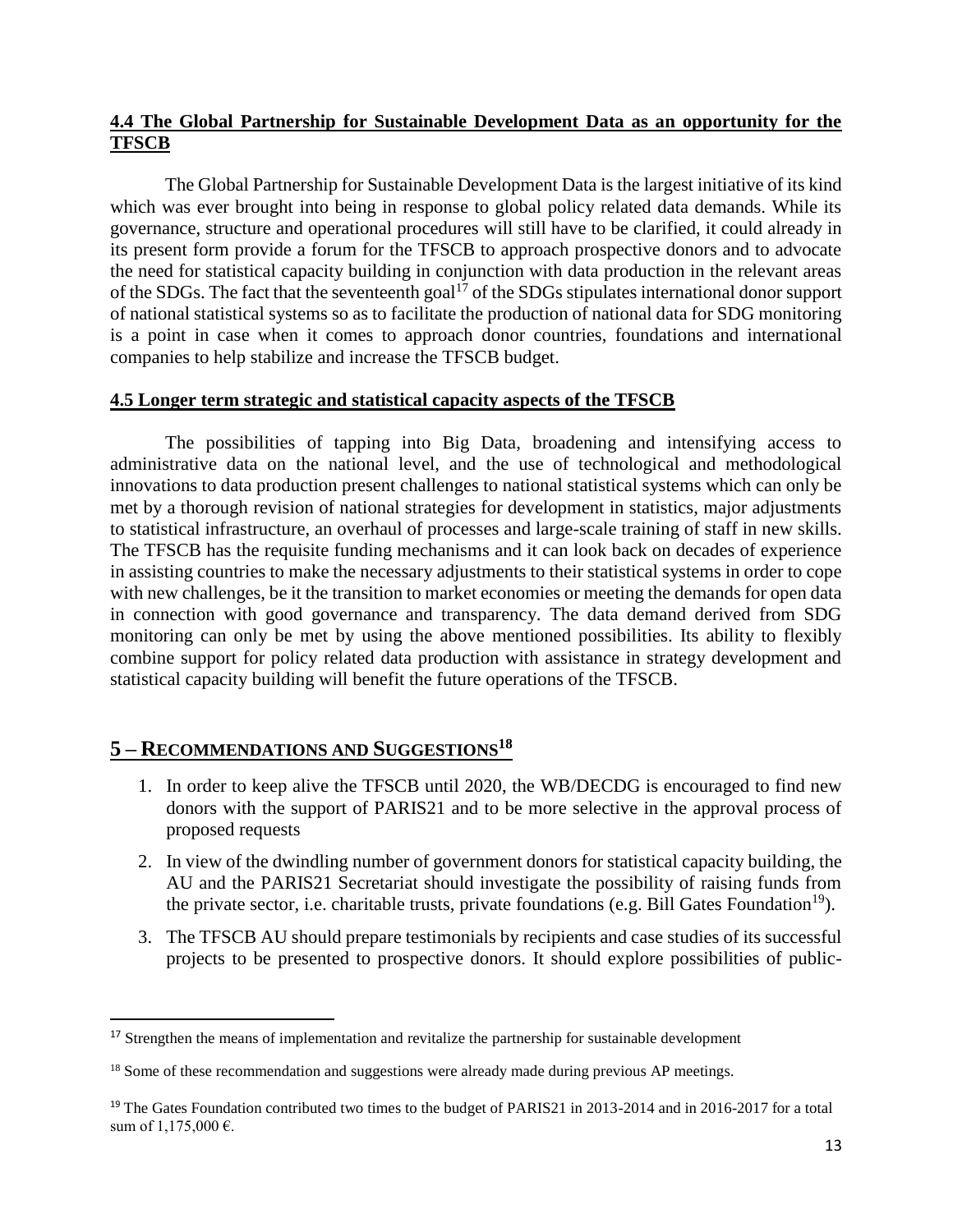private partnerships in funding and executing projects on data production and innovations in statistics.

- 4. Approaches to prospective donors should be "customized", taking into account major donor activities and priorities (e.g. health, agriculture, environment) and relating them to statistical data demands to be met by donor pledges.
- 5. The TFSCB AU should encourage recipient countries to contribute matching funds or support in kind to TFSCB grants, in particular for grants to non-IDA countries. It should encourage client countries to complement projects on data production with grants on SCB in order to enhance the capacity building aspects of data production projects and to foster sustainable capacity building through household survey projects.
- 6. The TFSCB AU should continue to support SCB projects, including the creation of new or updating of existing NSDS, to reconcile new challenges with the core objectives of the Fund. In coordination with PARIS21, it should alert client countries to the medium-term need of adjusting their NSDS to the implications of innovative technologies and innovative methods to the statistical infrastructure and processes.
- 7. The TFSCB AU should collect best practices from successfully conducted data production and SCB projects to be presented in a handbook on "Best Practices of preparing and implementing TFSCB funded projects". It should use the PARIS21 and regional statistical meetings as a platform to present and exchange best practices of TFSCB funded projects.
- 8. More attention should be paid to training staff of recipient statistical offices in general management and administrative skills in connection with data production projects.
- 9. Results of TFSCB funded projects should be widely shared on the regional and global levels in terms of methods developed, standards applied, best practices and lessons learned.
- 10. Project applications and selection procedures within the data production window should be made competitive with greater emphasis on demand and initiative coming from the recipient countries.
- 11. Project ownership should be promoted and demand based applications from client countries should be encouraged by actively involving client counterparts in the collection and presentation of best practices and in exchange of experience on the regional level.
- 12. In line with the original remit of the TFSCB, all project applications in the field of data production should specify the cross-sectoral statistical capacity component of the project. All reports on project results should specify the contributions made to cross-sectional statistical capacity building.
- 13. Attention should be paid to the regional distribution of TFSCB grants.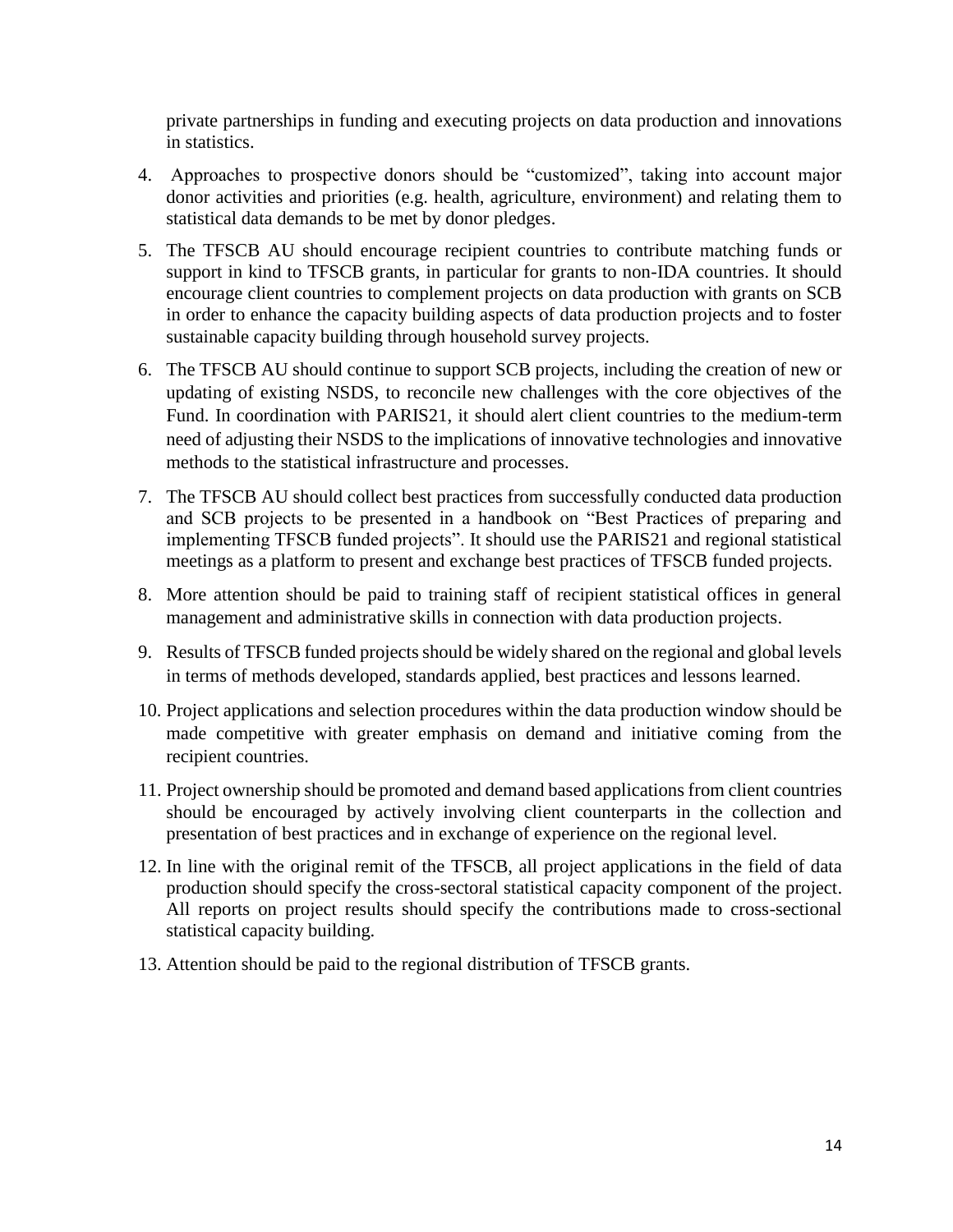# **A N N E X**

## **SURVEY OF THE PROJECT PROPOSALS RECEIVED**

## **IN 2016 BY THE TFSCB ADMINISTRATION UNIT (AU)**

## **Contents of the annex:**

- **Introduction**
- Projects submitted through the Spring and Fall Windows
- Projects submitted through the Data Production Window
- Projects submitted through the Innovation Window

According to the new guidelines adopted in 2015 for non-NSDS Windows (in line with the WB procedures for the small grants), all TFSCB proposals have now to be operated in a continuous process under the operations' portal of the Bank in order to streamline all WB procedures:

- firstly, an initiation note is sent to the AU by the designated TTL in liaison with the CMU of the recipient country or the GP manager;
- these proposals are discussed during IMC formal meetings (two IMC meetings were organized in 2016, a Spring meeting held on June 14, and a Fall meeting held on November 22); and
- after approval by the IMC, the TTL will proceed in the Operations Portal including filling out of a GFR for submission as a part of the project package.

The proposals presented through the NSDS Window were not affected by these new procedures and continue to be submitted to the IMC through virtual meetings in a continuous process as they arrive at the AU. In 2016 as in 2015, no proposal was submitted under this window. However, the proposal submitted by Azerbaijan during the spring meeting concerned the preparation of a NSDS; the proposal submitted by Djibouti during the Fall Window has in fact two components, one of them being the preparation of a NSDS.

An additional Window, called "Data Production Window", was created at the end of the year 2015 to support projects related to data production in key areas. The proposals are accepted by invitation only and submitted by Country Representatives or by Country Units. In theory the proposals have to be approved by the IMC through virtual meetings. In practice, in 2016, the coordination is by two people in Global Practice Poverty in relation with the AU. At the moment, a list of twenty-three eligible projects concerning technical assistance for preparing and implementing household surveys (survey design, use of new technologies, data quality), and staff training has been established

In addition, a pilot Window, called "Innovation in Development Data", was introduced in Fall 2016. This pilot came about the WB's commitment in data innovation and because it works with the Global Partnership for Sustainable Development Data (GPSDD) in the context of the Sustainable Development Goals (SDGs). A list of fifteen projects was presented for the time being.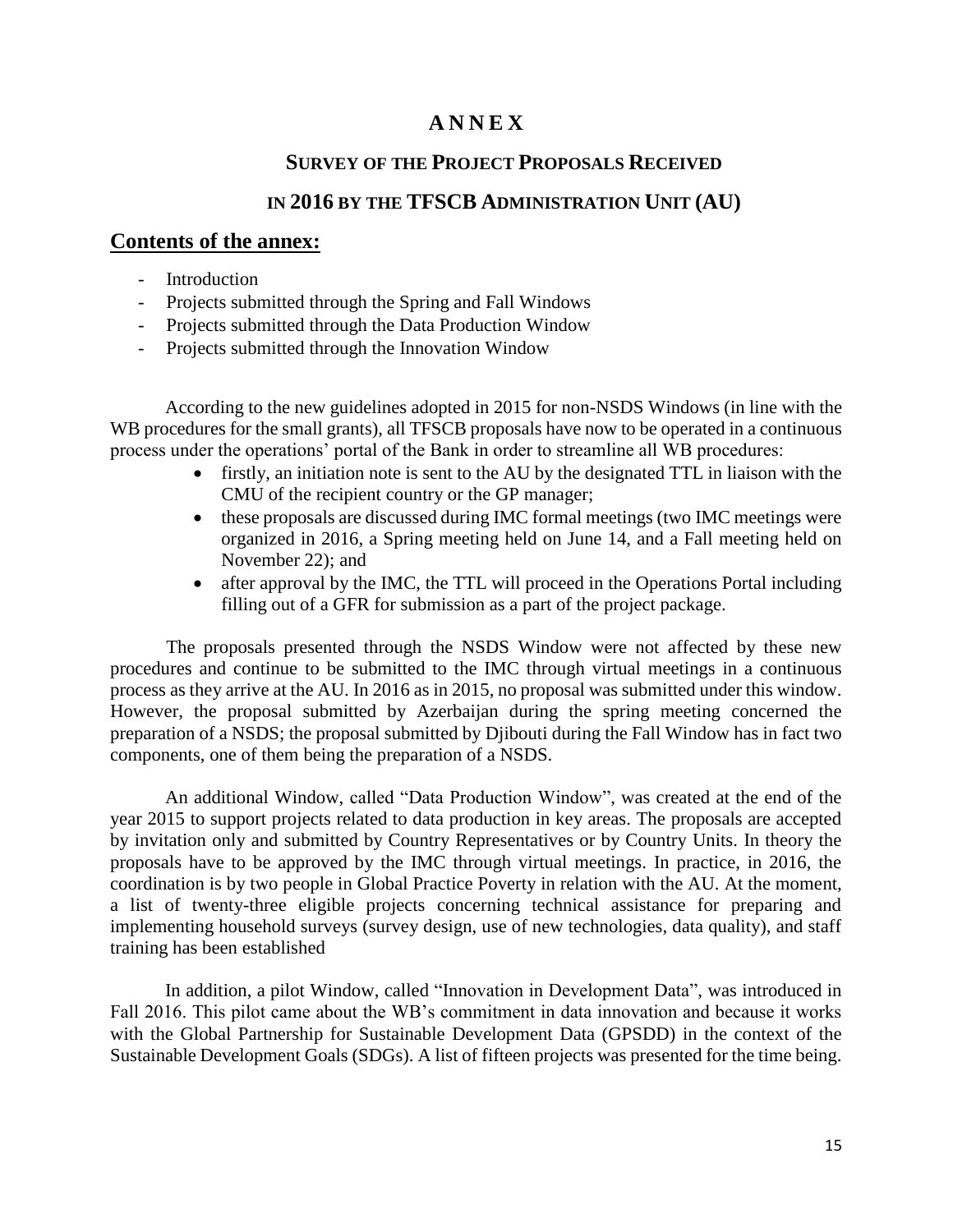## **PROJECTS SUBMITTED THROUGH THE SPRING AND FALL WINDOWS**

Seventeen proposals were received by the AU and submitted to the IMC through the Spring Window, but four were transferred to the waiting list for Data Production Window<sup>20</sup>. Out of the remaining thirteen proposals, only one was directly approved, eight were conditionally approved, and four were refused.

Nineteen proposals<sup>21</sup> were received by the AU and submitted to the IMC during the Fall Window; eleven were conditionally approved and eight refused. The total number of proposals received by the AU (except the four ones transmitted to the waiting list for Data Production Window) was thirty-two, compared to thirty-four in 2015 (but sixty in 2014). In total, out of the thirty-two proposals received during the two Windows, twenty (62.5 %) were approved or conditionally approved and twelve (37.5 %) refused. In 2015 these percentages were respectively 67.9 % and 32.1 %; in 2014, they were respectively 82.6 % and 17.4 %. The percentage of refused proposals tends to increase.

The geographical distribution<sup>22</sup> of these thirty-two proposals presented through both Windows is as follows:

| <b>Region</b> | <b>Proposals</b> | Accepted<br>proposals | <b>Conditionally</b><br>accepted<br>proposals | % of approved or<br>conditionally<br>approved proposals |
|---------------|------------------|-----------------------|-----------------------------------------------|---------------------------------------------------------|
| <b>AFR</b>    | 8                |                       | 7                                             | 87.5                                                    |
| <b>LAC</b>    | 9                |                       | $\overline{4}$                                | 44.4                                                    |
| <b>MENA</b>   | 1                |                       |                                               | 100                                                     |
| <b>SAR</b>    | $\mathbf{1}$     |                       |                                               | $\overline{0}$                                          |
| EAP           | 3                |                       | $\overline{2}$                                | 66.7                                                    |
| <b>ECA</b>    | $\overline{4}$   |                       | $\overline{4}$                                | 100                                                     |
| Global        | 6                |                       | 1                                             | 16.7                                                    |
| <b>TOTAL</b>  | 32               | 1                     | 19                                            | 62.5                                                    |

The percentage of proposals coming from the Africa region (25.0 % of the proposals and 35.0 % of the accepted proposals) has returned to the level of 2014 (compared to 40.6 % and

 $20$  These four proposals are not examined in this part of the Annex.

<sup>&</sup>lt;sup>21</sup> The report of the IMC meeting for the Fall Window mentions only eighteen proposals, but since the proposal submitted by Djibouti during the Fall Window has in fact two components, one of them being the preparation of a NSDS, it seems better to speak of nineteen proposals in the Annex instead of eighteen.

<sup>&</sup>lt;sup>22</sup> The acronyms for the WB's regions are: AFR (Africa), LAC (Latin America and Caribbean), MENA (Middle East and North Africa), SAR (South Asia Region), EAP (Eastern Asia and Pacific) and ECA (Europe and Central Asia).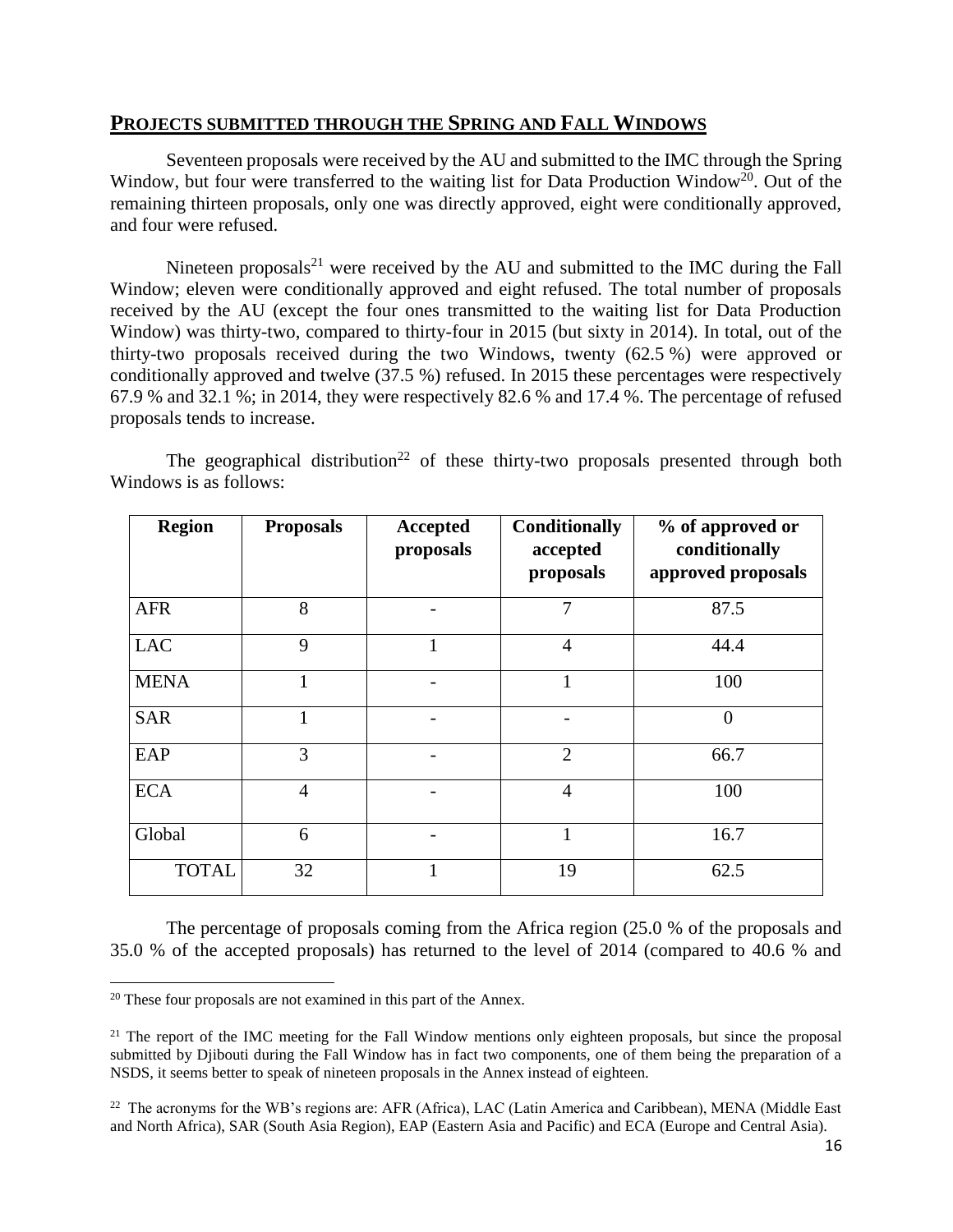42.9 % respectively in 2015; 22.2 % and 25.0 % in 2014). The percentage of proposals coming from the Latin America and Caribbean region has significantly increased (28.1 % vs 18.7 %).

The total requested for the thirty-two proposals sent to the AU was \$12.284 million<sup>23</sup>, comparable to the amount requested in 2016 (12.679 million) but much less than in 2015 (17.922 million). The budget allocated for the twenty approved or .conditionally approved proposals was \$ 7,374,069, comparable to the estimated allocated budget of \$ 6,488,775 in 2016, but much less than the estimated allocated budget in 2014 (\$ 12.087 million). The total budget allocated is now similar to the average funding observed between 2000 and  $2010^{24}$  (over \$ 5 million every year).

During its  $12<sup>th</sup>$  meeting, the AP proposed to classify the proposals discussed by the IMC into six categories<sup>25</sup>:

- 1. NSDS proposals
- 2. Implementation of NSDS and Statistical Capacity Building Programs
- 3. Growth areas proposed by the TFSCB donors and the priorities resulting from the BAPS and  $MDGs^{26}$
- 4. Other emerging issues
- 5. Sector specific activities
- 6. Miscellaneous

The assignment of a project to a particular category is sometimes a subjective choice. This classification, however, sheds light on the choices that led the AP to make a particular recommendation.

## **1. NSDS proposals** (three new proposals<sup>27</sup>)

Proposals presented in this section concern not only new NSDS proposals, but also updates of former NSDS (or Statistical Master Plans), or NSDS replacing "first generation" NSDS that did not comply with the guidelines proposed by PARIS21 after 2005.

 $\overline{a}$ <sup>23</sup> The total requested was 13.511 million if including the for proposals transferred to the waiting list for Data Production Window

<sup>&</sup>lt;sup>24</sup> The average funding fell down to \$2.77 million during the three years  $2011 - 2012 - 2013$ .

<sup>&</sup>lt;sup>25</sup> These six categories are different from the six ones used in the reports before the  $12<sup>th</sup>$  one. It is therefore not possible to make detailed comparisons with years 2000 to 2013.

<sup>&</sup>lt;sup>26</sup> MDGs era came to a conclusion with the end of the year 2015. 2016 ushers in the official launch of the 2030 Agenda for Sustainable Development adopted by world leaders in September2015 at the UN General Assembly.

 $27$  No new proposal in 2015, 2 new proposals in 2014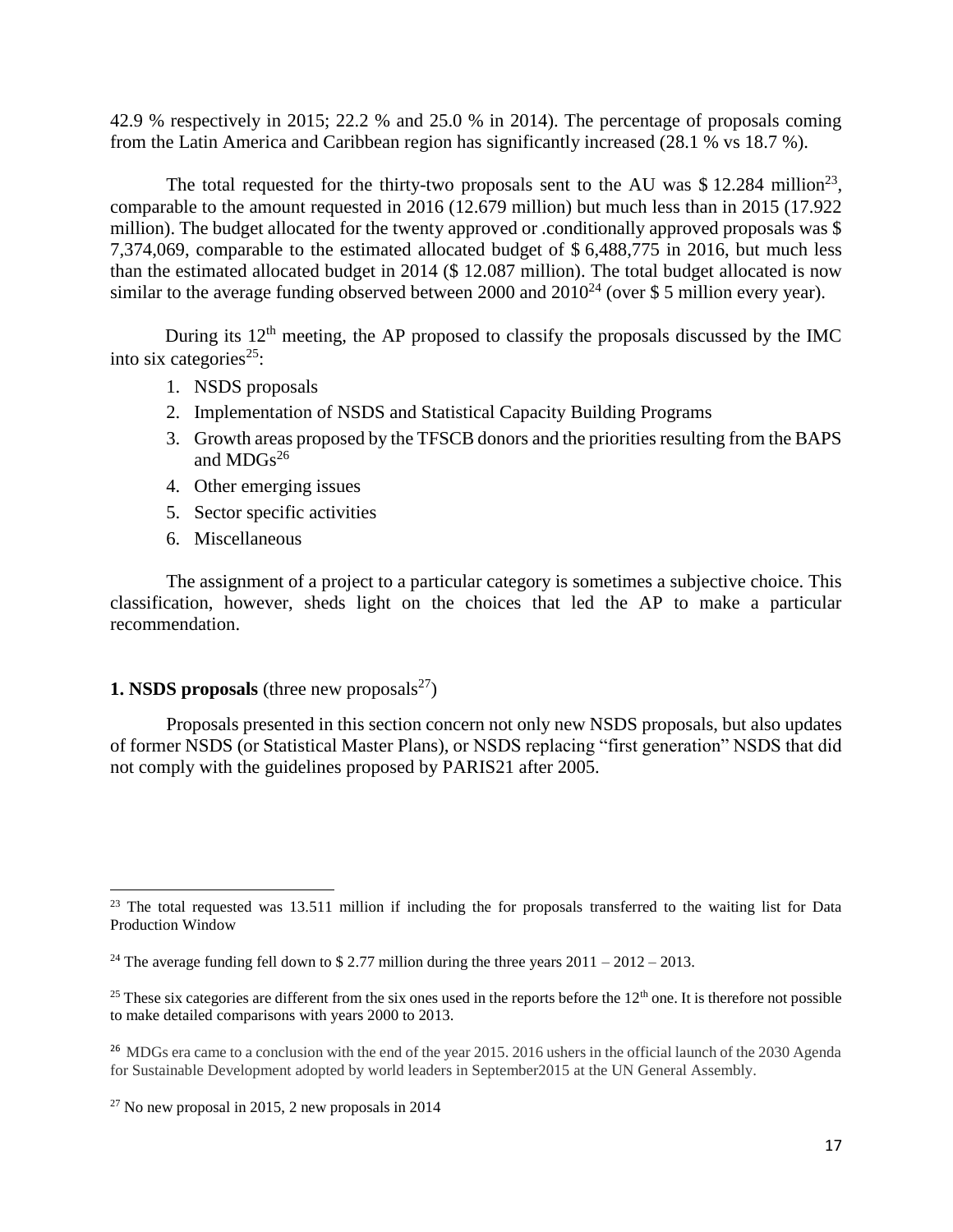|                                                | <b>Total</b>                      | \$405,031 |
|------------------------------------------------|-----------------------------------|-----------|
| <b>Fall Window:</b><br>Conditionally Approved: | MENA: Djibouti NSDS <sup>28</sup> | \$155,031 |
| <b>Spring Window:</b>                          | ECA: Azerbaijan - NSDS            | \$250,000 |

Rejected (Fall Window):

LAC: Jamaica – SCB Project for Measuring Poverty and Welfare

## *9.4 % of the presented proposals 10.0 % of the proposals approved or conditionally approved 5.5 % of the budget allocated (compared to 1.8 % in 2014)*

There were only three new proposals, since a very large majority of developing or transition countries having now prepared SNDS or SMP. But this conclusion is somewhat misleading insofar as it confuses NSDS of the first and second generations. Efforts should continue to be made by PARIS21 and the WB to encourage the countries to prepare more comprehensive NSDS really adapted to the situation of the statistical system and to update, or re-draft the NSDSs of the first generation. PARIS21 expressed the opinion that NSDS should continue to pay a pivotal role in strengthening statistical capacities. The NSDS Guidelines 2.0 which PARIS21 recently prepared will certainly increase the proposals for new, revised or updated NSDS in the coming years.

## **2. Implementation of NSDS and Statistical Capacity Building Programs** (7 new proposals<sup>29</sup>)

Proposals presented in this section concern methods on implementing validated NSDS but also focusing on the enhancement of NSDS through advocacy, evaluation, etc. The proposals aiming at building statistical capacities have also been added in this section, even if they don't make any reference to NSDS.

| <b>Spring Window</b>    |                                           |           |
|-------------------------|-------------------------------------------|-----------|
| Approved:               | $LAC: OECS - SCB$ and                     |           |
|                         | Implementation of the RSDS                | \$450,000 |
| Conditionally approved: |                                           |           |
|                         | $MENA$ : Lebanon – SCB in the Ministry of |           |
|                         | <b>Public Health</b>                      | \$478,450 |
|                         | AFR: Central African Republic – SCB       | \$496,230 |

<sup>&</sup>lt;sup>28</sup> Djibouti presented in fact two proposals under the same request NSDS and Strengthening of National Account Production. In this Annex, the two proposals have been dissociated to facilitate their assignment to particular categories.

 $29$  3 new proposals in 2015 and 10 in 2014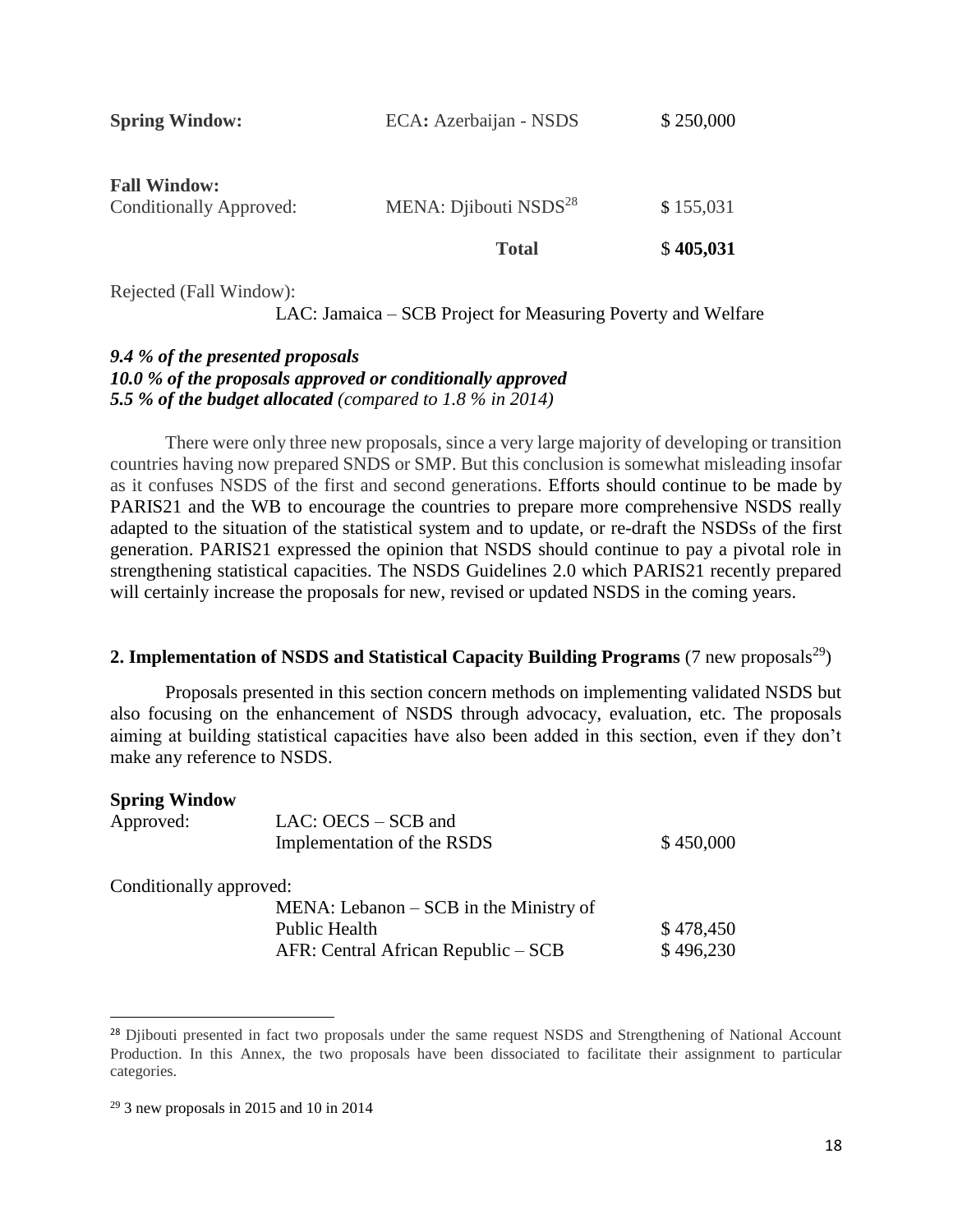## **Fall Window**

Conditionally approved:

| LAC: Costa Rica $-$                         |           |
|---------------------------------------------|-----------|
| Integrated System of HHS; SCB               | \$468,479 |
| MENA: Djibouti – Strengthening of National  |           |
| <b>Accounts Production</b>                  | \$320,024 |
| $AFR$ : Mauritius $-$ SCB in various fields | \$350,000 |
|                                             |           |

| Total | \$2,563,283 |
|-------|-------------|
|       |             |

Rejected (Fall Window):

EAP: Vietnam – Integration Administrative Data from Line Ministries and other Relevant Entities

## *21.9 % of the presented proposals*

*30.0 % of the proposals approve or conditionally approved 34.8 % of the budget allocated (compared to 7.8 % in 2015 and 31.1 % in 2014)*

The proposals concerning the implementation of NSDS and statistical capacity building programs constitute, with the preparation of NSDS, the core orientation of the TFSCB when it was created in 1999. The budget allocated for these two categories of proposals (40.3 %) is better reflecting this priority than in 2015 (7.8 %) and in 2014 (32.9 %).

## **3. Growth areas proposed by the TFSCB donors and the priorities resulting from the BAPS and MDGs** (6 new proposals<sup>30</sup>)

To address the imbalance between demand and supply of timely and quality data, the World Bank President suggested in a speech pronounced in October 2012 to:

(a) invest in data and analytical tools building on the success of the Open Data Initiative and,

(b) work with partners in building statistical capacity to ensure virtually all developing countries have timely and accurate data.

Taking into consideration this broad mandate established by the World Bank President, the growth areas proposed by TFSCB donors and the priorities resulting from the Busan Action Plan for Statistics (BAPS) and from the MDGs' framework and the SDGs adopted by the UN General Assembly for the period 2015 - 2030, the AU prepared a note for discussion for the IMC meeting held in February, 2014. According to this note, special emphasis should be placed on:

1. Making government data more accessible by participating actively in the Bank policy on Open Data Readiness Assessment (ODRA) and Action Plan;

- 2. Improving the production and use of Gender Statistics
- 3. Improving the data foundation for measuring sustainable development
- 4. Funding innovative approach

<sup>30</sup> 7 new proposals in 2015 and 14 in 2014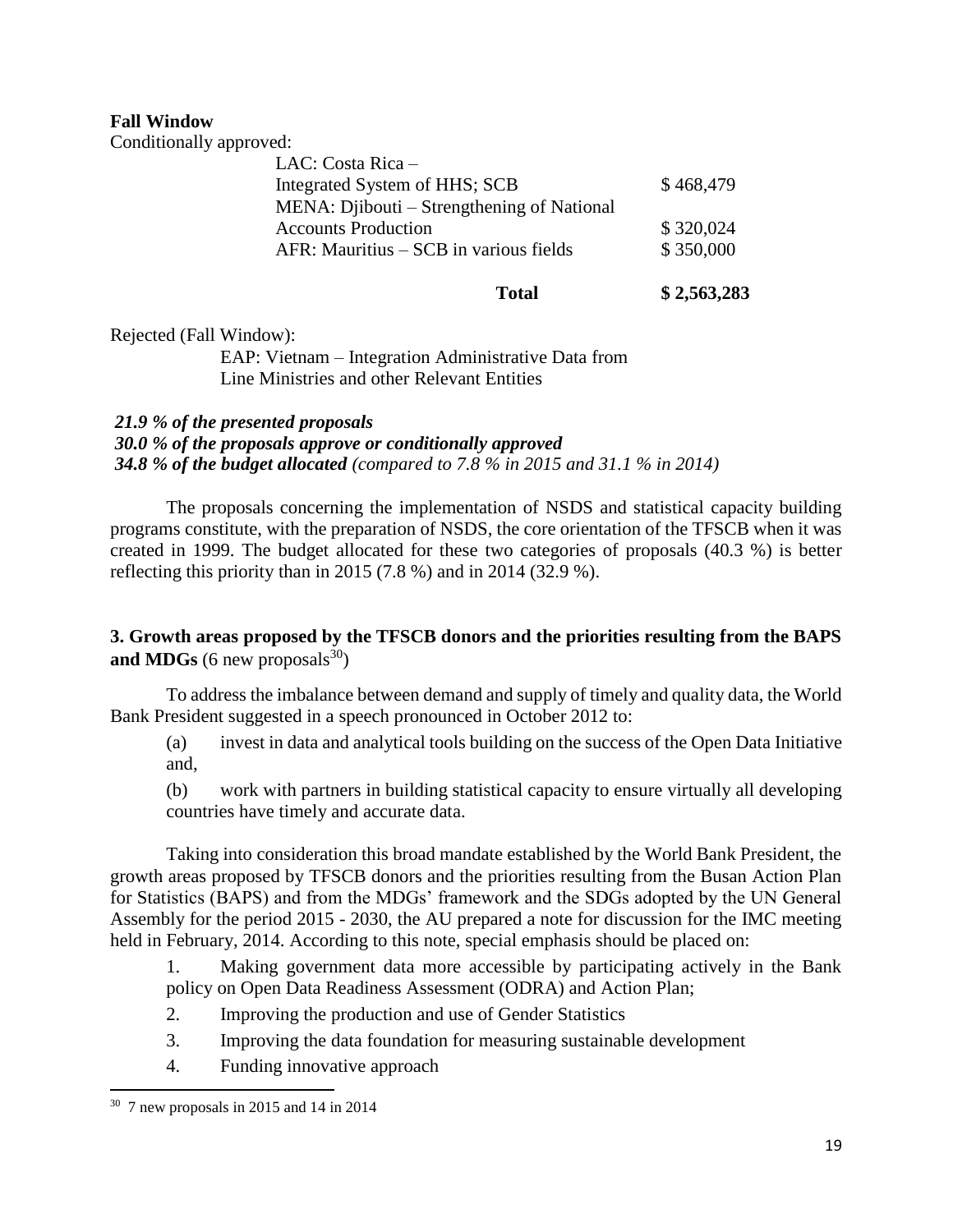5. Improving TFSCB's results focus.

The proposals meeting this emphasis have been classified in this third section.

## **Spring Window**

|                     |                                                                                                                 | <b>Total</b> | \$555,200             |
|---------------------|-----------------------------------------------------------------------------------------------------------------|--------------|-----------------------|
| <b>Fall Window:</b> | Conditionally Approved:<br>EAP: Vietnam - ODRA                                                                  |              | \$150,000             |
|                     | <b>Conditionally Approved:</b><br>$Argentina - ODRA$<br>Serbia – Implementation of Open Data Plan <sup>31</sup> |              | \$99,860<br>\$305,340 |

Rejected (Spring Window) Peru: Open for Digital Inclusion Grant Global: Open Data Communication Plan in Developing Countries

Rejected (Fall Window):

LAC: El Salvador – Satellite Services, Poverty Maps and Sub-national Socio- economic Statistics

## *18.7 % of the presented proposals*

*15.0 % of the proposals approved or conditionally approved 7.5 % of the budget allocated (compared to30.6 % and 26.7 % in 2014)*

## **4. Other emerging issues**  $(4 \text{ new proposals}^{32})$

Proposals presented in this section refer to issues emerging from discussions in global summits or UN meetings at global or regional level. This also includes the issues emerging of the Strategic Action Plan recently approved by the WB Board. The number of proposals classified in this fourth category may increase in the next future.

#### **Spring Window:**

Conditionally approved:

Ukraine – Strengthening Evidence-Based Policy making with Education Statistics & Analysis **\$340,000** 

<sup>&</sup>lt;sup>31</sup> This project was submitted during the 2015 Fall Window and resubmitted in 2016.

 $32$  8 new proposals in 2015 and 5 in 2014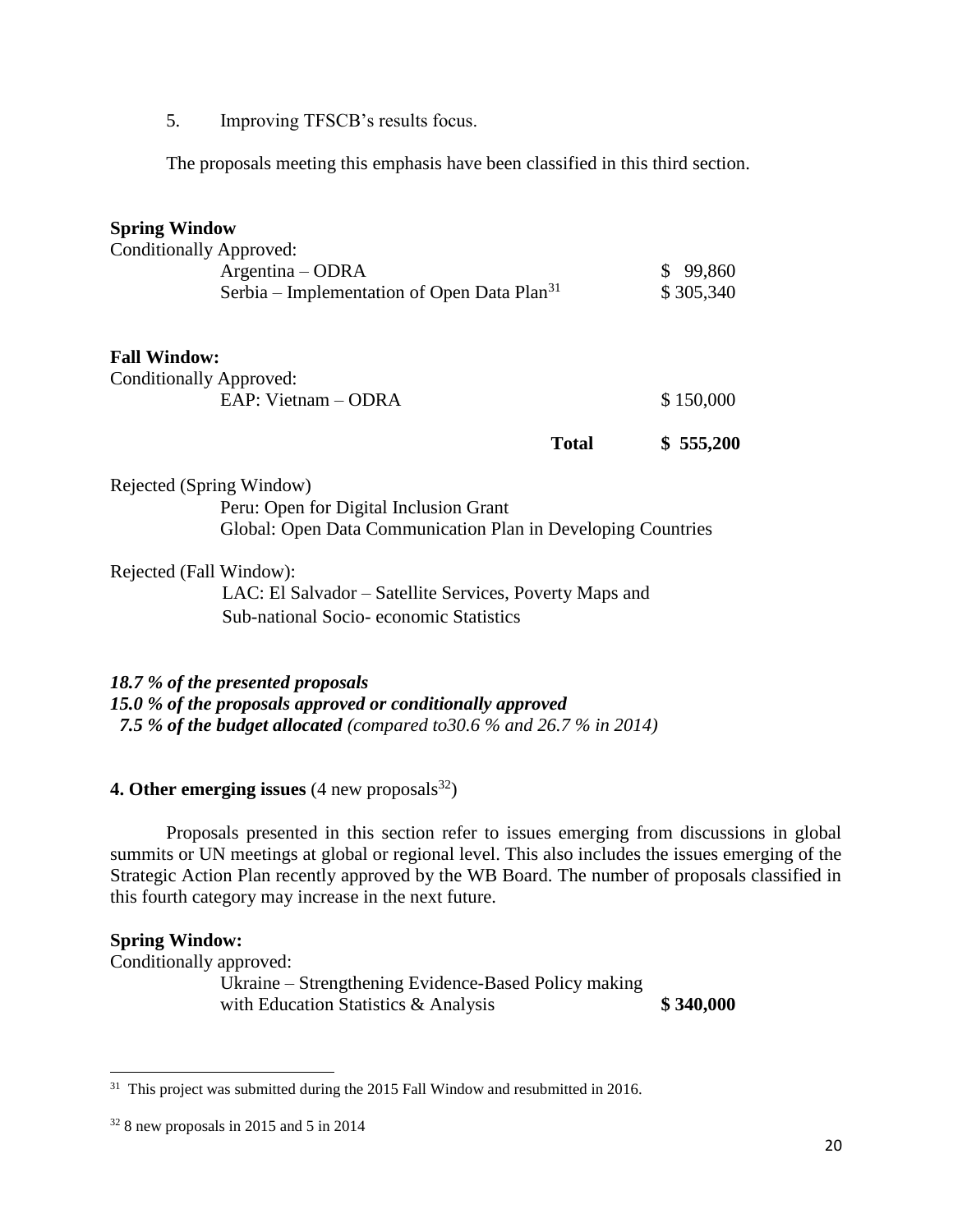#### **Fall Window:**

Conditionally approved:

| <b>Total</b>                                   | \$1,240,000 |
|------------------------------------------------|-------------|
| System in Northern Region                      | \$400,000   |
| AFR: Nigeria – Poverty and Conflict Monitoring |             |
| <b>Using Quality Education Statistics</b>      | \$500,000   |
| LAC: Dominican Republic SCB in Producing and   |             |
|                                                |             |

Rejected (Spring Window)

Global: Statistics Denmark (representing Ecuador, Philippines and Vietnam) - Wider Use of Administrative Data in the Production of Official Statistics

#### *12.5 % of the presented proposals*

*15.0 % of the proposals approve, conditionally approved or resubmitted 16.8 % of the budget allocated (compared to 15.6 % in 2015 and 10.6 % in 2014)*

## **5. Sector specific issues** (6 new proposals  $33$ )

Proposals presented in this section relate to specific statistical topics complementing the preparation or the implementation of NSDS. As during its previous meetings, the AP notes that financing sector specific activities may be an interesting and valuable complement to the NSDS, provided that such proposals have been made in countries having adopted and validated a NSDS and may contribute to statistical capacity building, at least in some of their components. The AP also notes that sector specific issues may attract new donors, in particular bilateral donors or charities.

#### **Spring Window:**

| Conditionally Approved: |                                                        |             |
|-------------------------|--------------------------------------------------------|-------------|
|                         | Indonesia – SCB for Public Procurement                 | \$297,200   |
|                         | UNECA – Creating a Trade in Value-Added Database       |             |
|                         | for Africa                                             | \$497,500   |
| <b>Fall Window:</b>     |                                                        |             |
| Conditionally approved: |                                                        |             |
|                         | LAC: Haiti – GDP Rebasing Project                      | \$440,000   |
|                         | AFR: East, Central and Southern Africa                 |             |
|                         | Health Community – Regional Cancer Registries          | \$499,980   |
|                         | AFR: IOC – Improving Fisheries Statistics in the South |             |
|                         | <b>West Indian Ocean</b>                               | \$500,000   |
|                         | <b>Total</b>                                           | \$1,784,680 |
| Rejected:               | Sierra Leone: Statistical Capacity Building and        |             |
|                         | Service Delivery Indicators in Education               |             |

 $\overline{a}$ <sup>33</sup> 5 new proposals in 2015 and 15 in 2014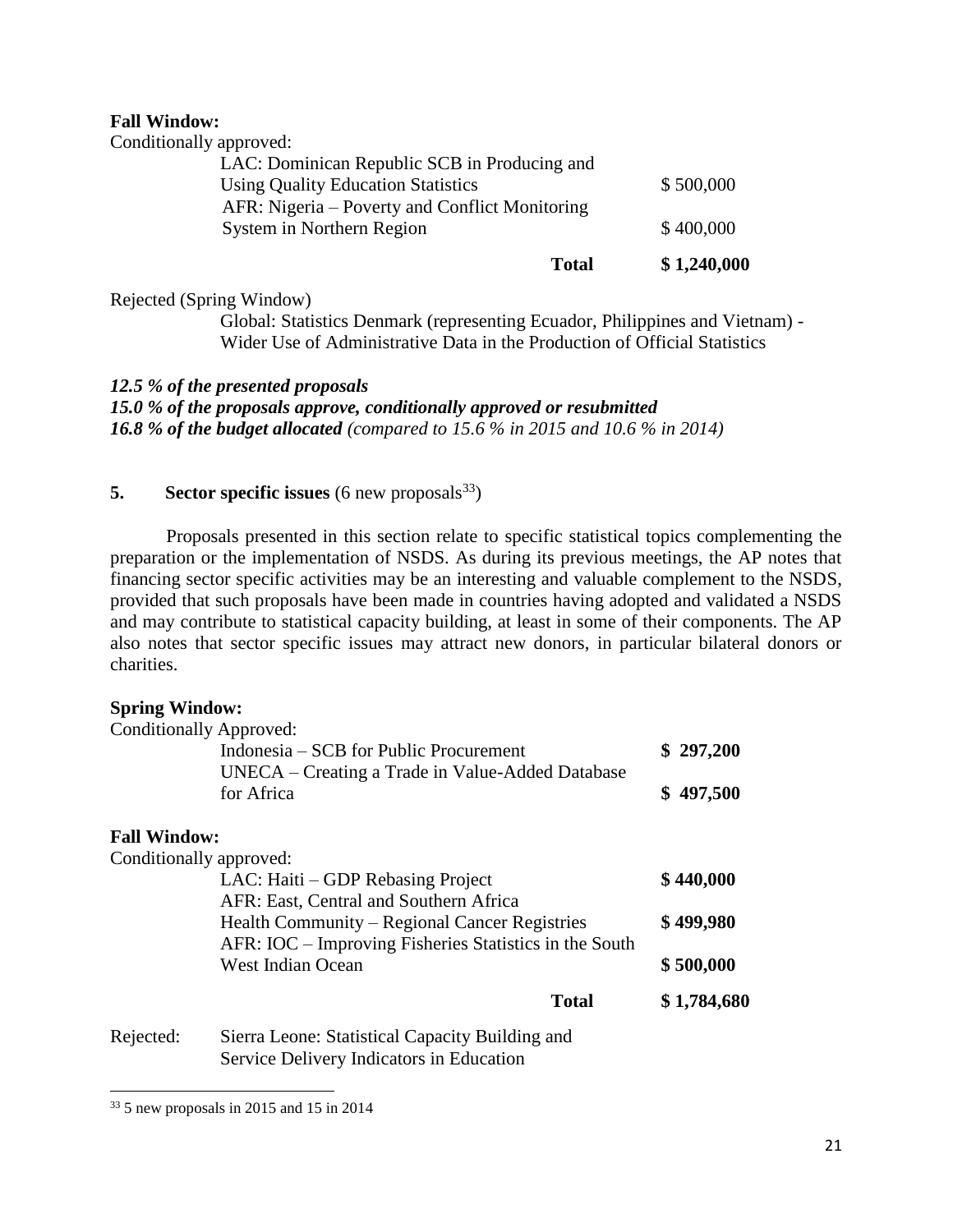#### *15.6 % of the presented proposals*

*22.2 % of the proposals approved, conditionally approved or resubmitted*

*24.2 % of the budget allocated (compared to 24.2 % in 2015 and 2.5 % in 2014)*

**6. Miscellaneous** (7 new proposals  $34$ )

#### **Fall Window**

| Conditionally approved: |                                                                                                                                             |           |
|-------------------------|---------------------------------------------------------------------------------------------------------------------------------------------|-----------|
|                         | $ECA$ : Ukraine – SCN in various fields (population<br>censuses and surveys, statistical work in conditions<br>of armed conflict, $\dots$ ) | \$476,000 |
|                         | ISI – Developing Countries' participation in<br>Conferences, Workshop and Short Courses                                                     | \$300,000 |

**Total \$ 776,000**

Rejected (Fall Window);

SAR: Pakistan – Assessment of Disabled Population in KP Province LAC: Andean Community (Handicap International) – Enhancing thee Production and Use of Quality Data on Disability AFR: Sudan - Data Literacy in Fragile States Global: WB Indigenous People Global Adviser – Closing the Data Gap for Indigenous People Global: WB International Training Week on Welfare Analysis

#### *21.9 % of the presented proposals*

*10.0 % of the proposals approved, conditionally approved or resubmitted 10.5 % of the budget allocated (compared to 16.5 % in 2015 and none in 2014)*

During its previous sessions, the AP recognized that funding the participation of statisticians from developing countries in international conferences or seminars through the TFSCB can contribute to international co-operation by encouraging the participation of developing countries in the dialogue on the development of policy, framework, standards and methodologies on statistics. There is merit in funding such participation provided there is an effective contribution by the sponsored participants in the development of standards, methodologies and innovations in statistics and they become vehicles for knowledge transfer to the developing countries.

<sup>34</sup> 9 new proposals in 2015 and 3 in 2014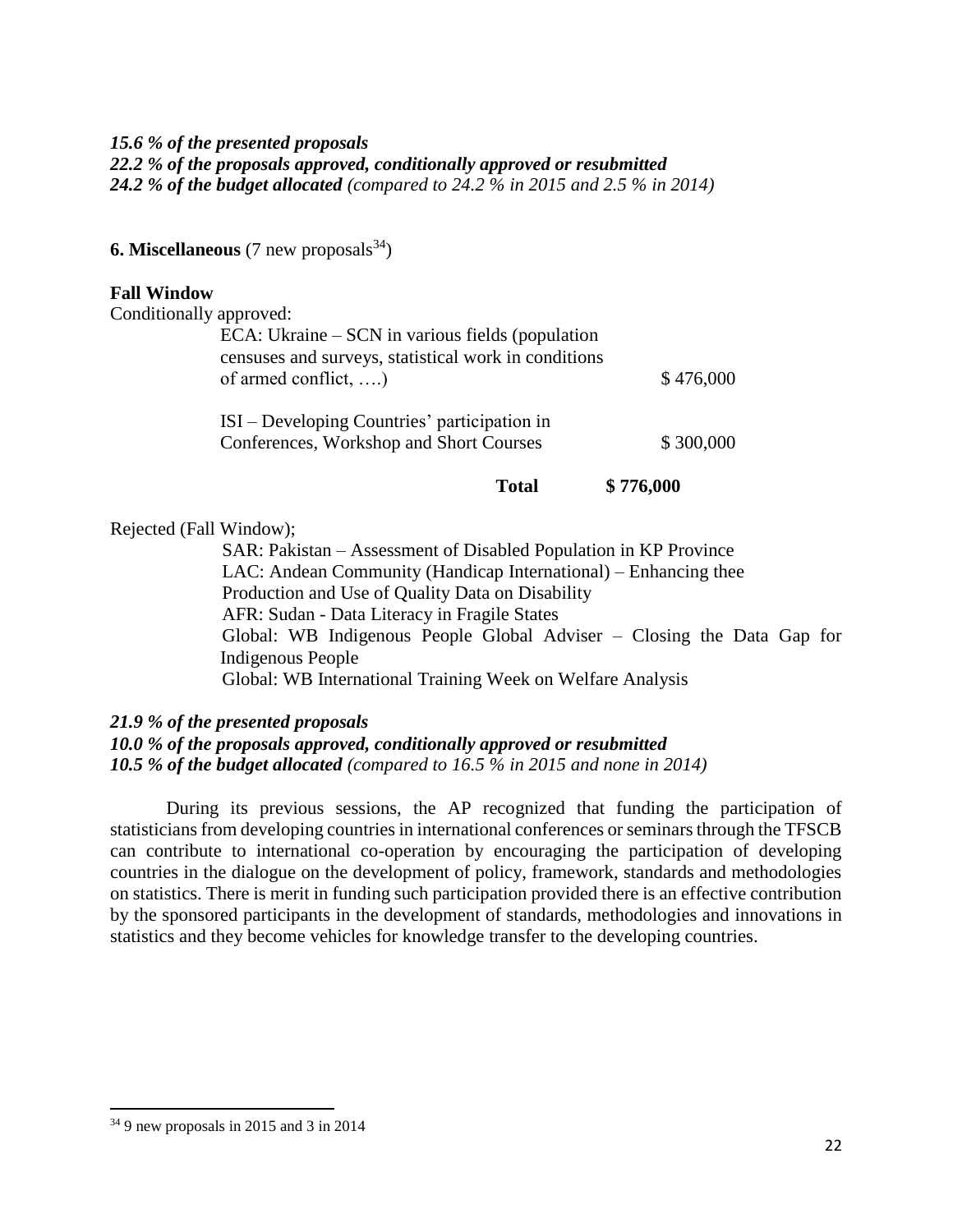The proposal presented by ISI is coherent with this objective, it tends to facilitate and support the participation of statisticians from less developed countries, and especially from the low income countries, in state of the art statistical conferences, such as the ISI World Statistics Congress (WSC), ISI Regional Statistics Congress (RSC), Associations' conferences, workshops and short courses. All events are first class and organized by the ISI and Associations whose members are among the most qualified and recognized experts and managers across the international statistical community. Such participation strongly contributes to the overall aim of improving the statistical knowledge and capacity and stimulating the dissemination of the acquired knowledge in order to achieve high quality statistical systems. The proposed interactive workshops and sharing of good practices will continue to build a community of innovative and forward looking leaders in official statistics being able to coordinate and collaborate with counterparts from other data communities. This multi-stakeholder dialog will help to find synergies in using data sources, raising resources and producing high quality data and statistics to meet the Post 2015 Agenda.

## **PROJECTS SUBMITTED THROUGH THE DATA PRODUCTION WINDOW**

The additional window, called "Data Production Window", was created at the end of the year 2015 to support projects related to data production in key areas. The proposals are accepted by invitation only and submitted by Country Representatives or by Country Units. In theory the proposals have to be approved by the IMC through virtual meetings. In practice, in 2016, the coordination is by two people in Global Practice Poverty in relation with the AU.

At the moment, a list of thirty-three eligible projects concerning technical assistance for preparing and implementing household surveys (e.g. survey design and methodology, preparation of sampling, use of new technologies such as CAPI), and staff training has been established. TFSCB funds (\$ 6 million) have been reserved for these TA activities. TFSCB funds are not used for data production itself. However in addition, DFID has secured additional funds (\$ 11.2 million) to help data production and dissemination in the most fragile countries or countries that are the most vulnerable in data deprivation.

| Region       | Proposals      | % of the total of<br>proposals | TA Activities funded<br>by TFSCB | % of the total<br>funds allocated |
|--------------|----------------|--------------------------------|----------------------------------|-----------------------------------|
|              |                |                                |                                  |                                   |
| <b>AFR</b>   | 14             | 42.5 %                         | \$3.137 Million                  | 52.2 %                            |
| <b>LAC</b>   | $\overline{2}$ | 6.0%                           | \$0.145 Million                  | 2.4 %                             |
| <b>MENA</b>  | 5              | 15.2 %                         | \$0.510 Million                  | 8.5 %                             |
| <b>SAR</b>   | 5              | 15.2 %                         | \$1.525 Million                  | 25.3 %                            |
| EAP          | $\overline{2}$ | 6.0%                           | \$0.113 Million                  | 1.9%                              |
| <b>ECA</b>   | 4              | 12.1 %                         | \$0.380 Million                  | 6.3 %                             |
| Global       |                | 3.0%                           | \$0.200 Million                  | 3.4 %                             |
| <b>TOTAL</b> | 33             | 100 %                          | \$6.010 Million                  | 100 %                             |

The geographical distribution of these thirty-three projects is as follows:

Three projects are "regional": Mediterranean countries, West African Economic & Monetary Union, Southern African Customs Union.